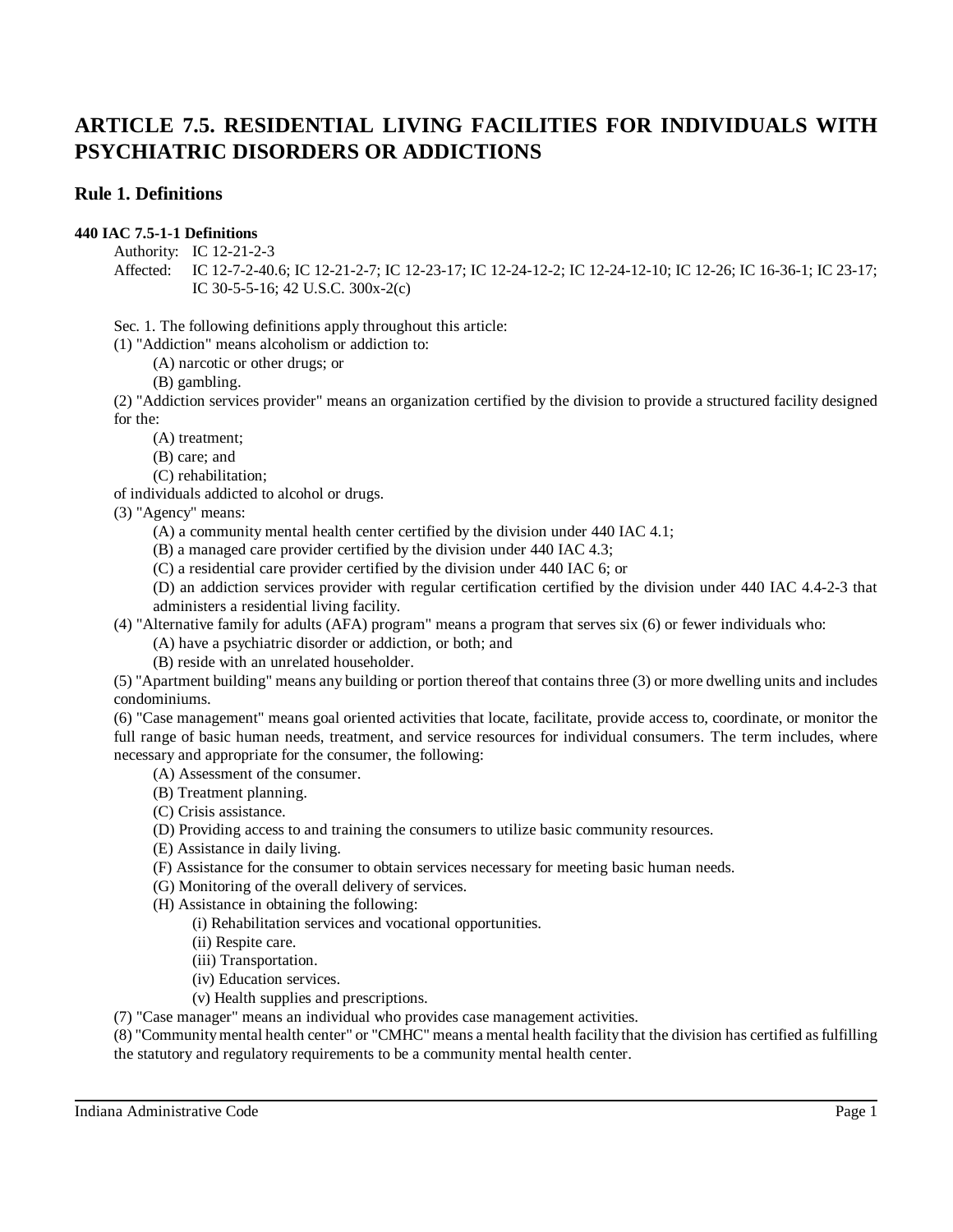(9) "Congregate residence" means a residential living facility that is located in any building or portion thereof that contains facilities for living, sleeping, and sanitation, and includes facilities for eating and cooking, for occupancy by other than a family.

(10) "Consumer" means an individual with a psychiatric disorder or addiction, or both.

(11) "Continuum of care" means a range of required services provided by a community mental health center or a managed care provider. The term includes the following:

(A) Individualized treatment planning to increase consumer coping skills and symptom management, which may include any combination of services listed under this section.

(B) Twenty-four (24) hour a day crisis intervention.

(C) Case management to fulfill individual consumer needs, including assertive case management when indicated.

(D) Outpatient services, including the following:

- (i) Intensive outpatient services.
- (ii) Substance abuse services.
- (iii) Counseling.
- (iv) Treatment.

(E) Acute stabilization services, including detoxification services.

- (F) Residential services.
- (G) Day treatment.

(H) Family support services.

(I) Medication evaluation and monitoring.

(J) Services to prevent unnecessary and inappropriate treatment and hospitalization and the deprivation of a person's liberty.

(12) "Crisis intervention" means services in response to a psychiatric disorder or addiction emergency, either provided directly by the provider or made available by arrangement with a medical facility or an individual physician licensed under Indiana law.

(13) "Division" means the Indiana division of mental health and addiction or its duly authorized agent.

(14) "Dwelling unit" means a single unit providing complete, independent living facilities for one (1) or more persons, including permanent provisions for:

(A) living;

- (B) sleeping;
- (C) eating;
- (D) cooking; and

(E) sanitation.

(15) "Evacuation capability" means the ability of the occupants, residents, and staff, as a group, to evacuate the building. Evacuation capability is classified as follows:

(A) Prompt evacuation capability is equivalent to the capability of the general population when applying the requirements of this article.

(B) Slow evacuation is the capability of the group to evacuate the building in a timely manner, with some of the residents requiring assistance from the staff.

(C) Impractical evacuation capability occurs when the group, even with staff assistance, cannot reliably evacuate the building in a timely manner.

The evacuation capability of the residents and staff is a function of both the ability of the residents to evacuate and the assistance provided bythe staff. Evacuation capability in all casesis based on the time of dayor night when evacuation would be most difficult, that is, sleeping residents, loss of power, severe weather, or fewer staff present.

(16) "Family" means an individual or two (2) or more persons related by blood or marriage or a group of ten (10) or fewer persons who need not be related by blood or marriage living together in a single dwelling unit.

(17) "Gatekeeper" means an agency identified in IC 12-24-12-2 or IC 12-24-12-10 that is actively involved in the evaluation and planning of treatment for an individual committed to a state institution beginning after the commitment through the planning of the individual's transition back into the community, including case management services for the individual in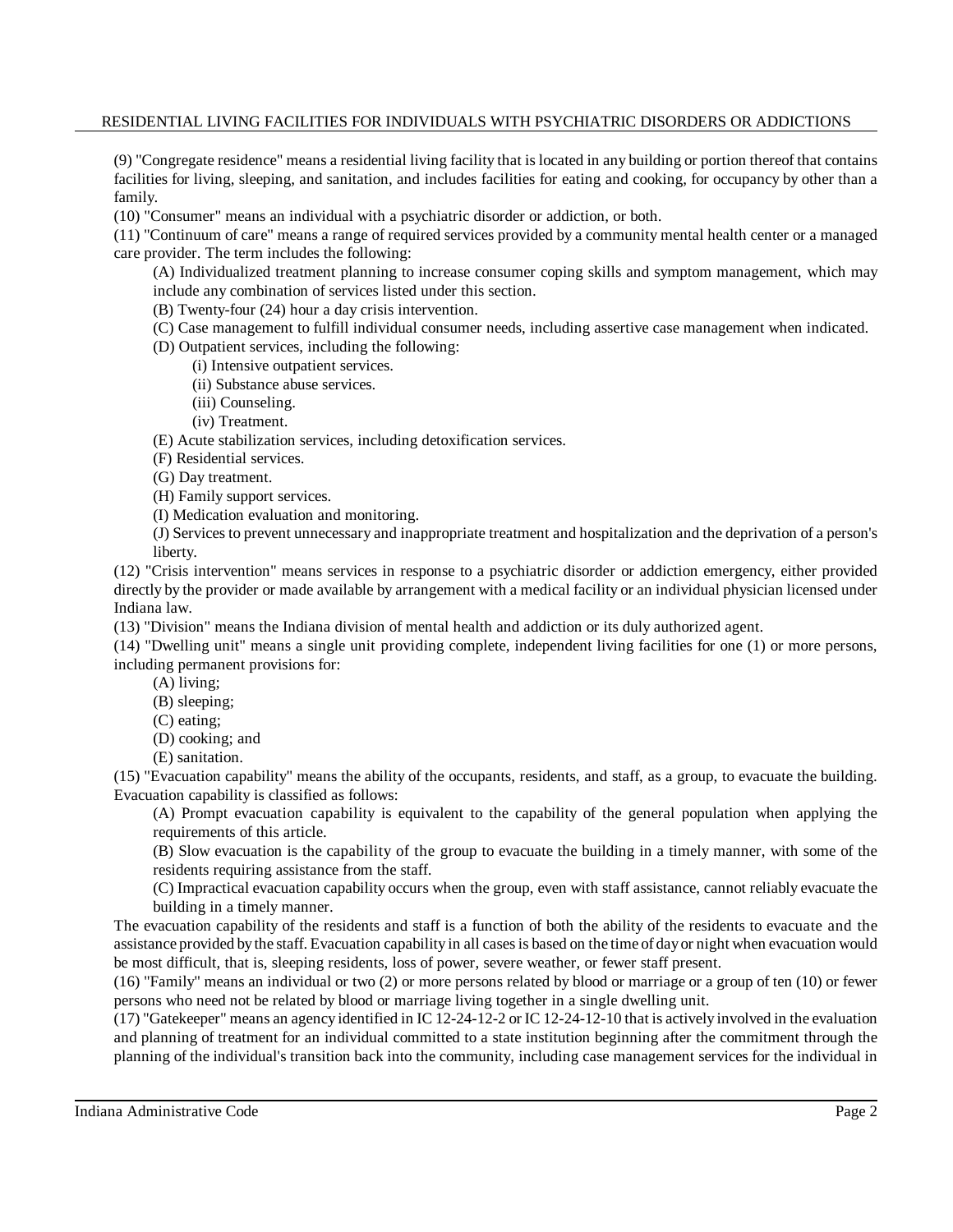the community.

(18) "Householder" means the occupant owner or leaseholder of the residence used in the alternative family program.

(19) "Household member"means anyperson living in the same physical residence as a consumer living in a residential living facility licensed or certified under this rule.

(20) "Individualized treatment plan" means a written plan of care and intervention developed for an individual bya treatment team in collaboration with the individual and, when appropriate, the individual's family or guardian.

(21) "Legal representative" means:

(A) a health care representative appointed under IC 16-36-1;

(B) an attorney-in-fact for health care who was appointed by the resident when the resident was competent under IC 30-5-5-16;

(C) a court appointed guardian for health care decisions; or

(D) the resident's parent, adult sibling, adult child, or spouse who is acting as the resident's health care representative under IC 16-36-1 when:

- (i) no formal appointment of a health care representative has been made; and
- (ii) the resident is unable to make health care decisions.
- (22) "Managed care provider" or "MCP" means an organization:

(A) that:

- (i) for mental health services, is defined under 42 U.S.C. 300x-2(c);
- (ii) provides addiction services; or
- (iii) provides children's mental health services;

(B) that has entered into a provider agreement with the division under IC 12-21-2-7 to provide a continuum of care as defined in IC 12-7-2-40.6 in the least restrictive, most appropriate setting; and

(C) that is operated by at least one (1) of the following:

- (i) A city, town, county, or other political subdivision of Indiana.
- (ii) An agency of Indiana or of the United States.
- (iii) A political subdivision of another state.
- (iv) A hospital owned or operated by:

(AA) a unit of government; or

(BB) a building authority that is organized for the purpose of constructing facilities to be leased to units of government.

(v) A corporation incorporated under IC 23-7-1.1 (before its repeal August 1, 1991) or IC 23-17.

(vi) An organization that is exempt from federal income taxation under Section  $501(c)(3)$  of the Internal Revenue Code.

(vii) A university or college.

(23) "Psychiatric disorder" means a mental disorder or disease. The term does not include the following:

- (A) Mental retardation.
- (B) A developmental disability.
- (C) Alcoholism.
- (D) Addiction to narcotic or other drugs.
- (E) Addiction to gambling.
- (24) "Representative payee" means a person appointed by the United States:
	- (A) Social Security Administration;
	- (B) Office of Personnel Management;
	- (C) Department of Veterans Affairs; or
	- (D) Railroad Retirement Board;

to provide one (1) or more financial management services in order to assist an individual who is receiving government benefits and is medically incapable of making responsible financial decisions.

- (25) "Resident" means an individual who is living in a residential living facility.
- (26) "Residential care provider" or "RCP" means a provider of residential care that has been certified by the division as one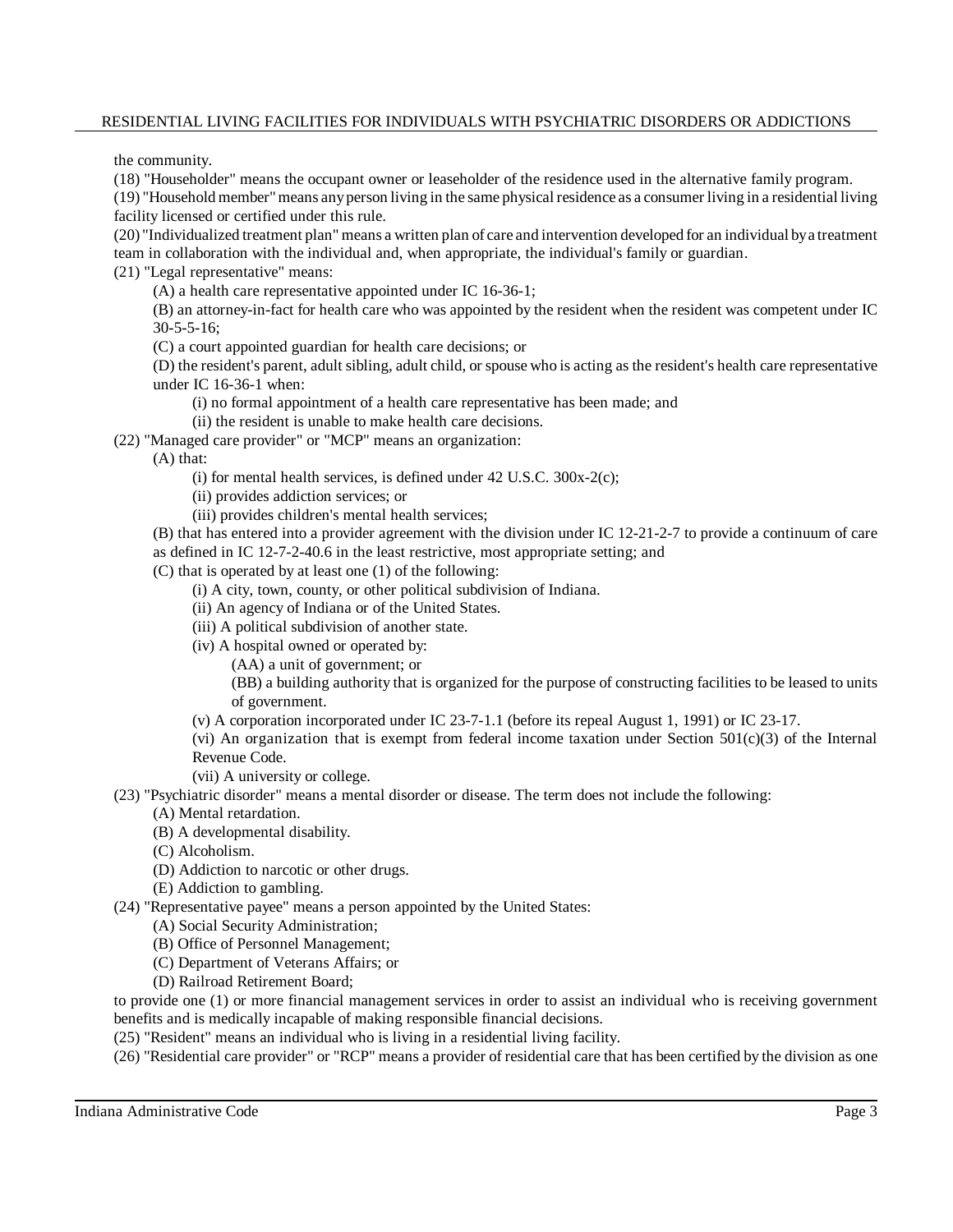(1) of the following:

(A) A community mental health center.

(B) A managed care provider.

(C) A residential care provider.

(D) An addiction services provider with regular certification.

(27) "Residential director" means an individual whose primary responsibility is to administer and operate the residential facility.

(28) "Residential living facility" means:

(A) a sub-acute stabilization facility;

(B) a supervised group living facility;

(C) a transitional residential services facility;

(D) a semi-independent living facility defined under IC 12-22-2-3 *[IC 12-22-2-3 was repealed by P.L.143-2011, SECTION 31, effective July 1, 2011.]*; and

(E) alternative family homes operated solely by resident householders under this rule.

(29) "Residential staff" or "staff" means all individuals who the agency employs or with whom the agency contracts to provide direct services to the residents in the residential living facility.

(30) "Resident living allowance" is a sum of money paid to a consumer when that consumer's personal resources are not adequate to maintain the consumer in a therapeutic living environment.

(31) "Respite care" means temporary residential care to provide:

- (A) relief for a caregiver; or
- (B) transition during a stressful situation.

(32) "Semi-independent living facility" or "SILP" means a facility:

(A) that is not licensed by another state agency and serves six (6) or fewer individuals with a psychiatric disorder or an addiction, or both, per residence who require only limited supervision; and

- (B) in which the agency or its subcontractor:
	- (i) provides a resident living allowance to the resident; or
	- (ii) owns, leases, or manages the residence.

(33) "Sub-acute stabilization facility" or "SUB ACUTE" means a twenty-four (24) hour facility for the treatment of psychiatric disorders or addictions, and that is more restrictive than a supervised group living facilityand lessrestrictive than an inpatient facility.

(34) "Supervised group living facility" or "SGL" means a residential facility that provides a therapeutic environment in a home-like setting to persons with a psychiatric disorder or addiction who need the benefits of a group living arrangement as post-psychiatric hospitalization intervention or as an alternative to hospitalization.

(35) "Therapeutic living environment" means a living environment:

(A) in which the staff and other residents contribute; and

(B) that presents no physical or social impediments;

to the habilitation and rehabilitation of the resident.

(36) "Transitional residential facility" or "TRS" means a twenty-four (24) hour per day service that provides food, shelter, and other support services to individuals with a psychiatric disorder or addiction who are in need of a short term supportive residential environment.

(37) "Treatment team" minimally consists of the following:

(A) The resident.

(B) The resident's case manager.

- (C) The appropriate staff of the residential facility.
- (D) Persons from other agencies who design and provide a direct treatment service for the resident.

(E) If the resident has a legal representative, the team shall include the legal representative.

(Division of Mental Health and Addiction; 440 IAC 7.5-1-1; filed Jun 10, 2002, 2:25 p.m.: 25 IR 3127; filed Mar 30, 2005, 3:00 p.m.: 28 IR 2356; readopted filed Nov 5, 2008, 3:50 p.m.: 20081119-IR-440080742RFA; readopted filed Jul 21, 2011, 9:39 a.m.: *20110817-IR-440110249RFA; readopted filed Jun 19, 2017, 10:11 a.m.: 20170719-IR-440170221RFA)*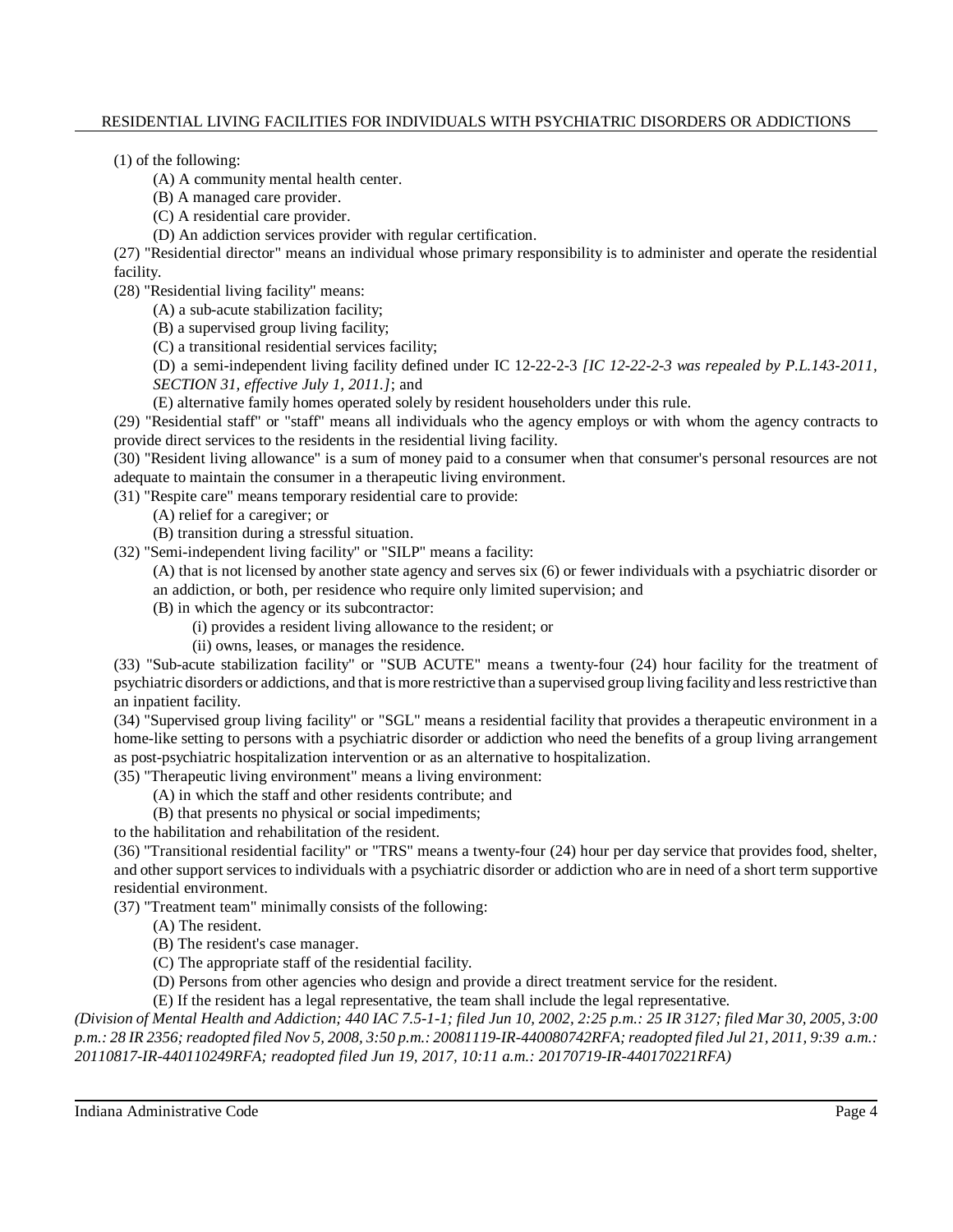# **Rule 2. Requirements for All Residential Living Facilities in this Article**

# **440 IAC 7.5-2-1 General overview**

Authority: IC 12-21-2-3 Affected: IC 12-7-2-70; IC 12-20-17-2; IC 12-22-2-11; IC 12-30-3; IC 16-28

Sec. 1. The following is a general overview of the requirements for residential facilities under this article:

| <b>CMHCs and MCPs ONLY</b>              |                  |                   | <b>ALL AGENCIES</b>                                    |                  |                                       |
|-----------------------------------------|------------------|-------------------|--------------------------------------------------------|------------------|---------------------------------------|
| <b>ISSUE</b>                            | <b>SILP</b>      | <b>AFA</b>        | <b>TRS</b>                                             | <b>SGL</b>       | <b>SUB-ACUTE</b>                      |
| Covers/affects                          | MCP/CMHC         | MCP/CMHC          | All                                                    | All              | All                                   |
| Licensed/certified by                   | Agency           | Agency            | Agency                                                 | $DMH$            | <b>DMH</b>                            |
| Certification time                      | 24 months        | 24 months         | 24 months                                              | 3 years          | 3 years                               |
| Site accredited                         | N <sub>o</sub>   | N <sub>o</sub>    | $15$ /less No-16+ Yes                                  | Yes              | Yes                                   |
| <b>Beds</b>                             | Maximum 6        | Maximum 6 per     | Maximum 15                                             | 10 single family | Minimum 4                             |
|                                         | Per residence    | householder       | (can be waived)                                        | 15 apartment/    | Maximum 15                            |
|                                         |                  |                   |                                                        | congregate       | (can be waived)                       |
| Locked egress allowed                   | N <sub>o</sub>   | N <sub>o</sub>    | N <sub>o</sub>                                         | N <sub>o</sub>   | Yes*                                  |
| Floor plan                              | No               | N <sub>o</sub>    | N <sub>o</sub>                                         | Yes              | Yes                                   |
| Space per consumer                      | 80' single       | 80' single        | 80' single                                             | 80' single       | 80' single                            |
|                                         | 60' multiple     | 60' multiple/2    | 60' multiple                                           | 60' multiple     | 60' multiple                          |
| Children of resident                    | Yes              | Yes               | Yes                                                    | Yes              | No                                    |
| allowed?                                |                  |                   |                                                        |                  |                                       |
| Plumbing                                | 4 per toilet     | 4 per toilet      | 4 per toilet                                           | 4 per toilet     | 4 per toilet                          |
|                                         | 6 per tub/shower | 6 per tub/shower  | 6 per tub/shower                                       | 6 per tub/shower | 6 per tub/shower                      |
| Setting-House                           | Yes              | Yes               | Yes                                                    | Yes              | Yes                                   |
| Apartment                               | Yes              | Yes               | Yes                                                    | Yes              | N <sub>o</sub>                        |
| Congregate                              | N <sub>o</sub>   | N <sub>o</sub>    | Yes                                                    | Yes              | Yes                                   |
| Mobile home                             | No unless waiver | No unless waiver  | N <sub>o</sub>                                         | N <sub>o</sub>   | N <sub>o</sub>                        |
| Fire/safety inspections by              | Local            | Local, $4+$ , SFM | 15/less Local with                                     |                  | State fire marshal State fire marshal |
|                                         |                  |                   | waiver, 16+ SFM                                        |                  |                                       |
| <b>PROGRAM</b>                          |                  |                   |                                                        |                  |                                       |
| Minimum oversight                       |                  |                   | 1 hour per week 2 hours per month   Less than 24 hours | 24 hours         | 24 hours                              |
| Residential living allowance<br>allowed | Yes              | Yes               | Yes                                                    | Yes              | N <sub>o</sub>                        |
|                                         |                  |                   |                                                        |                  |                                       |
| Length of stay limit                    | N <sub>0</sub>   | N <sub>o</sub>    | N <sub>o</sub>                                         | N <sub>o</sub>   | Up to 1 year                          |
| Medication rules                        | Yes              | Yes               | Yes                                                    | Yes              | Yes                                   |
| TB test-resident                        | Yes              | Yes               | Yes                                                    | Yes              | Yes                                   |
| Seclusion                               | N <sub>0</sub>   | No                | N <sub>o</sub>                                         | No               | Yes                                   |
| Restraint-Chemical                      | N <sub>o</sub>   | N <sub>o</sub>    | N <sub>o</sub>                                         | N <sub>o</sub>   | N <sub>o</sub>                        |
| Physical                                | N <sub>o</sub>   | N <sub>o</sub>    | N <sub>o</sub>                                         | N <sub>o</sub>   | Yes                                   |

\*Applies only to sub-acute stabilization facilities that meet the fire prevention and building safety commission requirements for an I-3 occupancy as adopted by reference under 675 IAC 13-2.4-1(a).

Applies to both seriously mentally ill adults and persons with chronic addiction. *(Division of Mental Health and Addiction; 440* IAC 7.5-2-1; filed Jun 10, 2002, 2:25 p.m.: 25 IR 3129; filed Mar 30, 2005, 3:00 p.m.: 28 IR 2359; readopted filed Nov 5, 2008, *3:50 p.m.: 20081119-IR-440080742RFA; readopted filed Jul 21, 2011, 9:39 a.m.: 20110817-IR-440110249RFA; readopted filed Jun 19, 2017, 10:11 a.m.: 20170719-IR-440170221RFA)*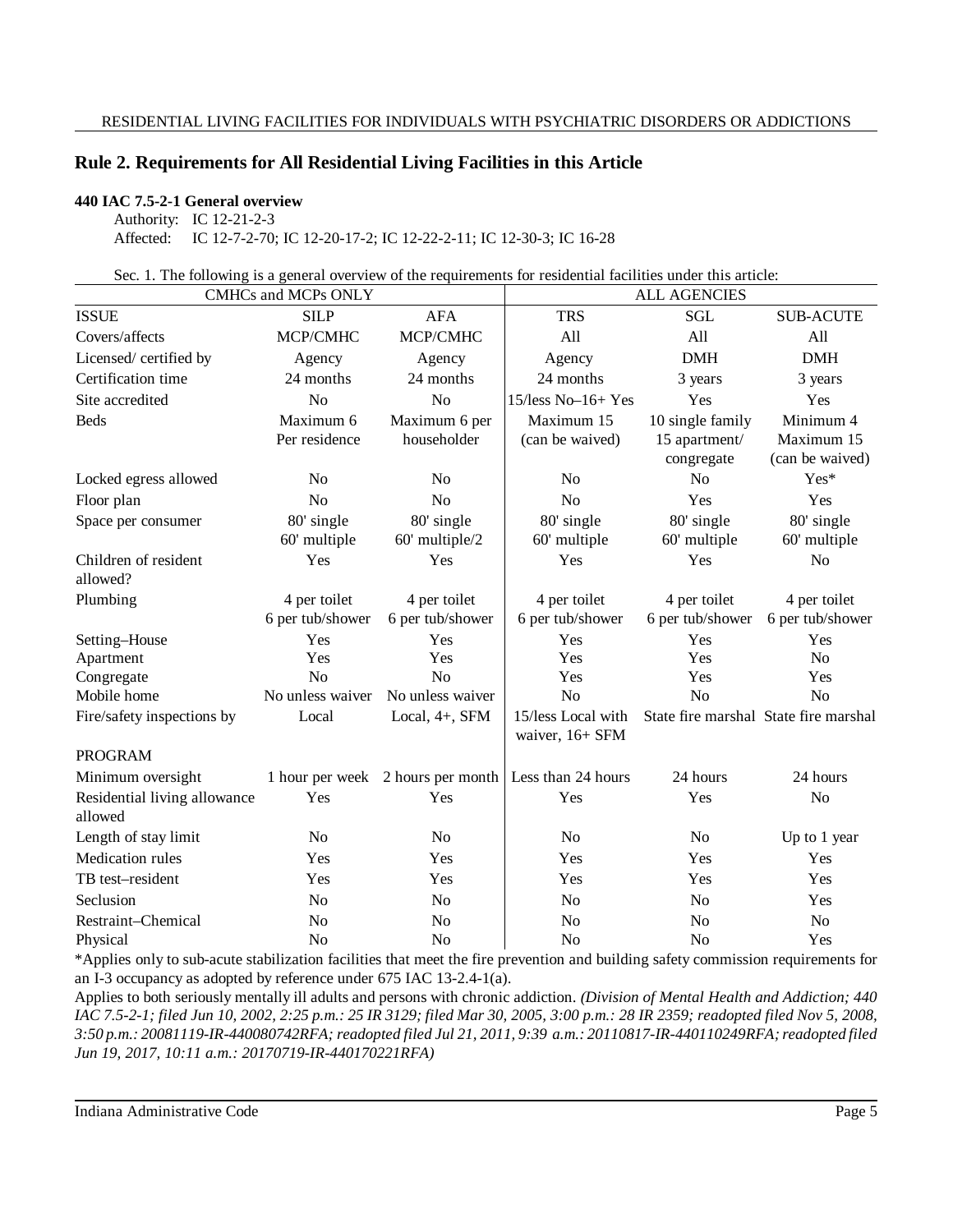# **440 IAC 7.5-2-2 Application of article**

Authority: IC 12-21-2-3 Affected: IC 12-7-2-70; IC 12-20-17-2; IC 12-22-2-11; IC 12-30-3; IC 16-28

Sec. 2. (a) This rule applies to the following:

(1) Providers of residential living facilities, including:

(A) agencies; and

(B) alternative family householders.

(2) Residents of residential living facilities for individuals with psychiatric disorders or addictions.

(3) Children living with a resident in a residential facility.

(b) Residential living facilities include the following:

(1) The sub-acute stabilization facility.

(2) The supervised group living facility.

(3) The transitional residential facility.

(4) The semi-independent living facility.

(5) The alternative family for adults program.

(c) Certification under this article is not required if the facility is certified or licensed as one (1) of the following:

(1) A health facility licensed under IC 16-28.

(2) A county home established under IC 12-30.

(3) A residential child care establishment licensed under IC 12-17.4 *[IC 12-17.4 was repealed by P.L.145-2006, SECTION 376, effective July 1, 2006.]*.

(4) Residential care facility licensed under IC 16-28.

(5) Shelters for homeless people established under IC 12-20-17-2.

(6) Domestic violence prevention and treatment centers as defined at IC 12-7-2-70.

(d) Residential living facilities must do the following:

(1) Provide appropriate supervision and activities that assist the resident in maintaining or acquiring skills necessary to live in the community.

(2) Assist the resident in identifying and applying for all benefits and public assistance for which the resident may be determined eligible.

*(Division of Mental Health and Addiction; 440 IAC 7.5-2-2; filed Jun 10, 2002, 2:25 p.m.: 25 IR 3130; readopted filed Nov 5, 2008, 3:50 p.m.: 20081119-IR-440080742RFA;readopted filed Jul 21, 2011, 9:39 a.m.: 20110817-IR-440110249RFA; readopted filed Jun 19, 2017, 10:11 a.m.: 20170719-IR-440170221RFA)*

#### **440 IAC 7.5-2-3 Administration**

Authority: IC 12-21-2-3 Affected: IC 16-39; 42 CFR 2

Sec. 3. (a) Residential living facilities under this article must be administered by an agency certified by the division as a community mental health center, a managed care provider, a residential care provider, or an addiction services provider with a regular certification.

(b) The agency shall have a written facility description that must be available to staff, residents, and members of the public. The description must include the following:

(1) Services offered by the facility.

(2) The resident populations to be served.

(3) Admissions, transfer, and discharge criteria.

(4) Facility goals, including staffing positions to accomplish these goals, and community resources that will be utilized to meet the residents' needs.

(5) Facility philosophy and treatment orientation.

(c) The agency is responsible for maintaining the administrative and supervisory structure required to provide and oversee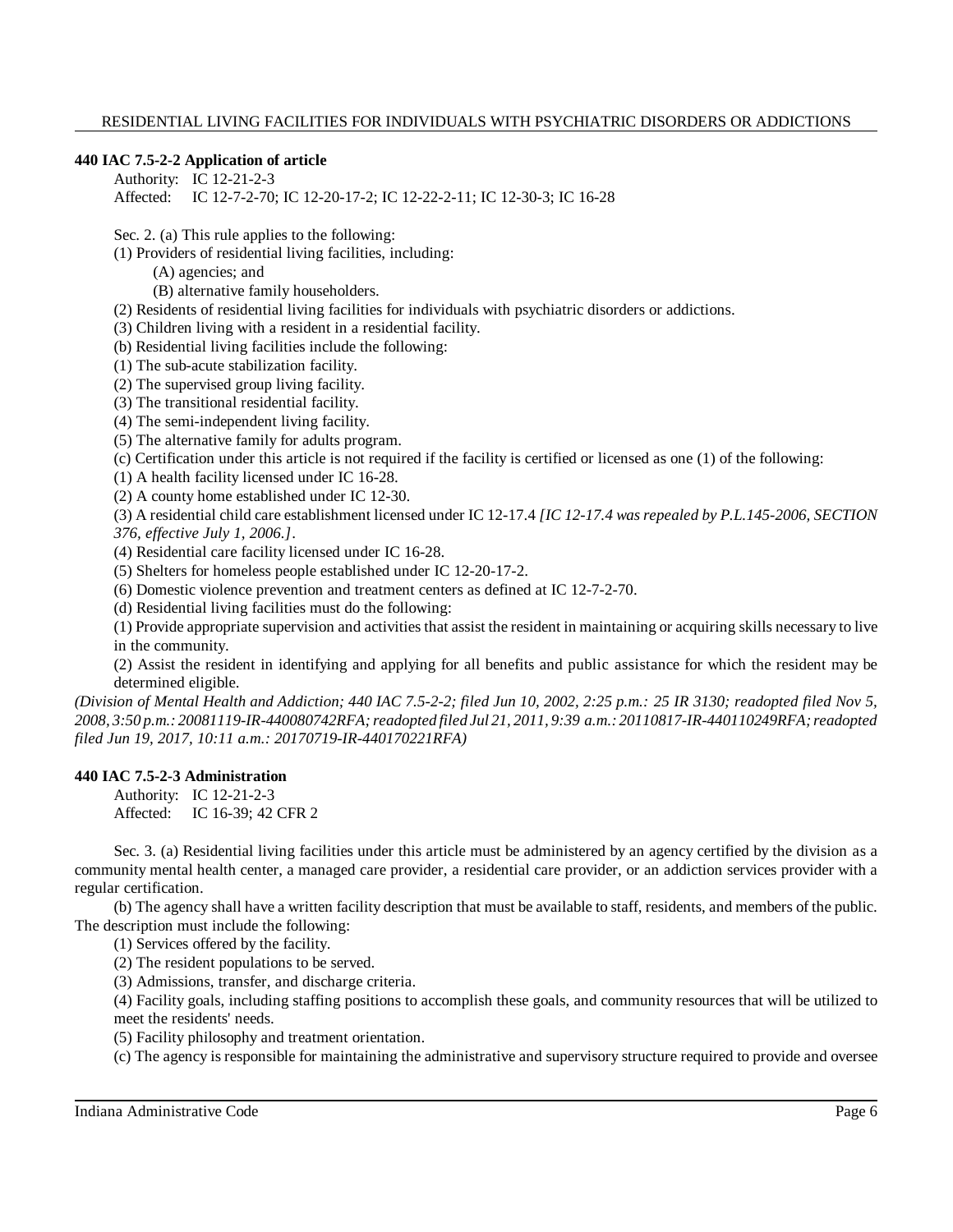residential living facilities.

(d) When an agency subcontracts with another entity to operate a facility, the subcontractor must meet the requirements of this article.

(e) A managed care provider or community mental health center must notify the division prior to the implementation of the contract when it subcontracts with another entity.

(f) Resident records are confidential under IC 16-39 and 42 CFR 2 and are the property of the agency or entity responsible for a resident's care.

(g) The division has the right to conduct an on-site inspection of any of the residential facilities described in this article. *(Division of Mental Health and Addiction; 440 IAC 7.5-2-3; filed Jun 10, 2002, 2:25 p.m.: 25 IR 3131; readopted filed Nov 5, 2008, 3:50 p.m.: 20081119-IR-440080742RFA;readopted filed Jul 21, 2011, 9:39 a.m.: 20110817-IR-440110249RFA; readopted filed Jun 19, 2017, 10:11 a.m.: 20170719-IR-440170221RFA)*

#### **440 IAC 7.5-2-4 Reporting**

Authority: IC 12-21-2-3 Affected: IC 12-22-2-3

Sec. 4. (a) The agency must notify the division prior to operating, building, or purchasing a facility that must be licensed or certified by the division under this article.

(b) The agency must notify the division regarding the following changes prior to making such changes:

(1) Proposed change in ownership.

(2) Proposed major changes in services offered, including the proposed closing of a facility.

(c) The agency shall report any of the following incidents to the division within one (1) working day:

(1) Any fire requiring a local fire department response.

(2) Any emergency rendering the residence temporarily or permanently uninhabitable.

(3) Any serious injury of a resident or household member requiring professional medical attention.

(4) A suicide attempt by a resident or household member.

(5) Any incident involving the resident or a household member requiring local police response.

(6) Suspected or alleged exploitation, neglect, or abuse of a resident or household member.

(7) The death of a resident or household member.

(d) If the division determines the reported allegations warrant an investigation, the division may conduct an investigation. The agency must fully cooperate with any investigation by the division or its agents.

(e) The division may make an on-site inspection of any residential facility certified or licensed under this article, including those facilities of subcontractors, at any time.

(f) The division may suspend the agency's license or certification for up to ninety (90) days if an agency fails to report one (1) of the events listed in subsection (c). Consequences of license suspension include the prohibition of new resident placement during the suspension. *(Division of Mental Health and Addiction; 440 IAC 7.5-2-4; filed Jun 10, 2002, 2:25 p.m.: 25 IR 3131; readopted filed Nov 5, 2008, 3:50 p.m.: 20081119-IR-440080742RFA; readopted filed Jul 21, 2011, 9:39 a.m.: 20110817-IR-440110249RFA; readopted filed Jun 19, 2017, 10:11 a.m.: 20170719-IR-440170221RFA)*

# **440 IAC 7.5-2-5 Admissions**

Authority: IC 12-21-2-3 Affected: IC 12-22-2-3

Sec. 5. (a) The agency must have written policies and procedures that govern admissions in a residential living facility.

(b) The agency must assure that the services required by the individual's treatment plan can be appropriately provided by the facility or by contractual agreement.

(c) There shall be an orientation procedure for the resident that:

(1) specifies the arrangements and charges for housing, food, and professional services; and

(2) includes a written copy of the facility's statement of rules, resident rights and responsibilities, confidentiality, grievance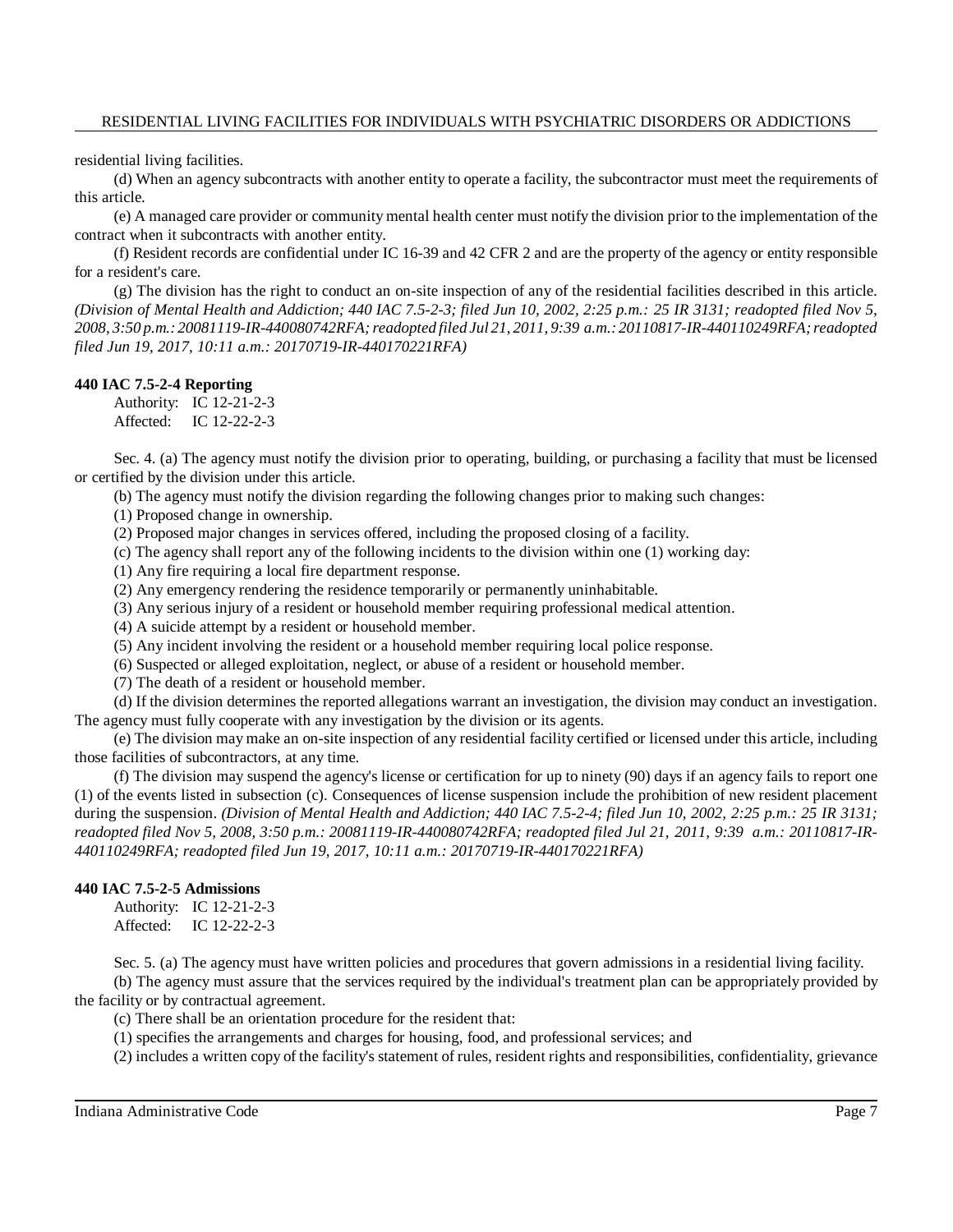procedures, and termination policy.

(d) Written documentation must be maintained in the resident's file that an explanation of the resident rights and responsibilities have been presented to the individual resident and that the resident understands these rights. *(Division of Mental Health and Addiction; 440 IAC 7.5-2-5; filed Jun 10, 2002, 2:25 p.m.: 25 IR 3131; readopted filed Nov 5, 2008, 3:50 p.m.: 20081119-IR-440080742RFA; readopted filed Jul 21, 2011, 9:39 a.m.: 20110817-IR-440110249RFA; readopted filed Jun 19, 2017, 10:11 a.m.: 20170719-IR-440170221RFA)*

# **440 IAC 7.5-2-6 Resident rights and responsibilities**

Authority: IC 12-21-2-3

Affected: IC 12-21-2-3; IC 12-27; IC 16-39-2; 42 CFR 2

Sec. 6. (a) The agency shall have and enforce written policies regarding the rights and responsibilities of residents under IC 12-27 and this article.

(b) In addition to the rights and responsibilities listed in IC 12-27, the agency shall ensure that each resident:

(1) is in a safe environment and is free from abuse and neglect;

(2) is treated with consideration, respect, and full recognition of the resident's dignity and individuality;

(3) is free to communicate, associate, and meet privately with persons of the resident's choice unless:

(A) it infringes on the rights of another resident; or

(B) the restriction of this right is a part of the resident's individual treatment plan;

(4) has the right to confidentiality concerning personal information under IC 16-39-2 and 42 CFR 2;

(5) is free to voice grievances and to recommend changes in the policies and services offered by the agency;

(6) is not required to participate in research projects;

(7) has the right to manage personal financial affairs or to seek assistance in managing them unless the resident has a representative payee or a court appointed guardian for financial matters;

(8) shall be informed about available legal and advocacy services, and may contact or consult legal counsel at the resident's own expense; and

(9) shall be informed of the division's toll free consumer service number.

(c) The division's toll free consumer service number shall be posted in a room used by all consumers in all supervised group living facilities, sub-acute facilities, and transitional residential facilities.

(d) The resident rights and responsibilities shall be reviewed with the consumer annually.

(e) The privacy of each resident shall be respected to the maximum extent feasible and shall, at a minimum, meet the following:

(1) Private space is available for conducting:

- (A) intakes;
- (B) assessments;
- (C) individual, family, and, when provided, group counseling; and
- (D) resident meetings.

(2) The agency shall establish written policies and procedures that specify how consumer privacy is maintained with regard to visitors and other nonfacility personnel.

(f) The agency shall assure that residents are paid in accordance with federal and state laws and regulationsfor all work that is of consequential economic benefit to the agency, except the following:

(1) Personal housekeeping tasks related directly to the resident's personal space and possessions.

(2) Shared responsibilities for regular household chores among a group of residents.

- (g) Each resident is expected to do the following:
- (1) Make every effort to respect and care for themselves, their clothing, and personal belongings.
- (2) Respect the rights of the other residents and residential staff.
- (3) Respect the personal belongings of other residents, as well as the property of the facility.
- (4) Contribute to and participate in the formulation of their own treatment plans and work toward attaining treatment goals.
- (5) Respect the privacy and confidentiality of other consumers.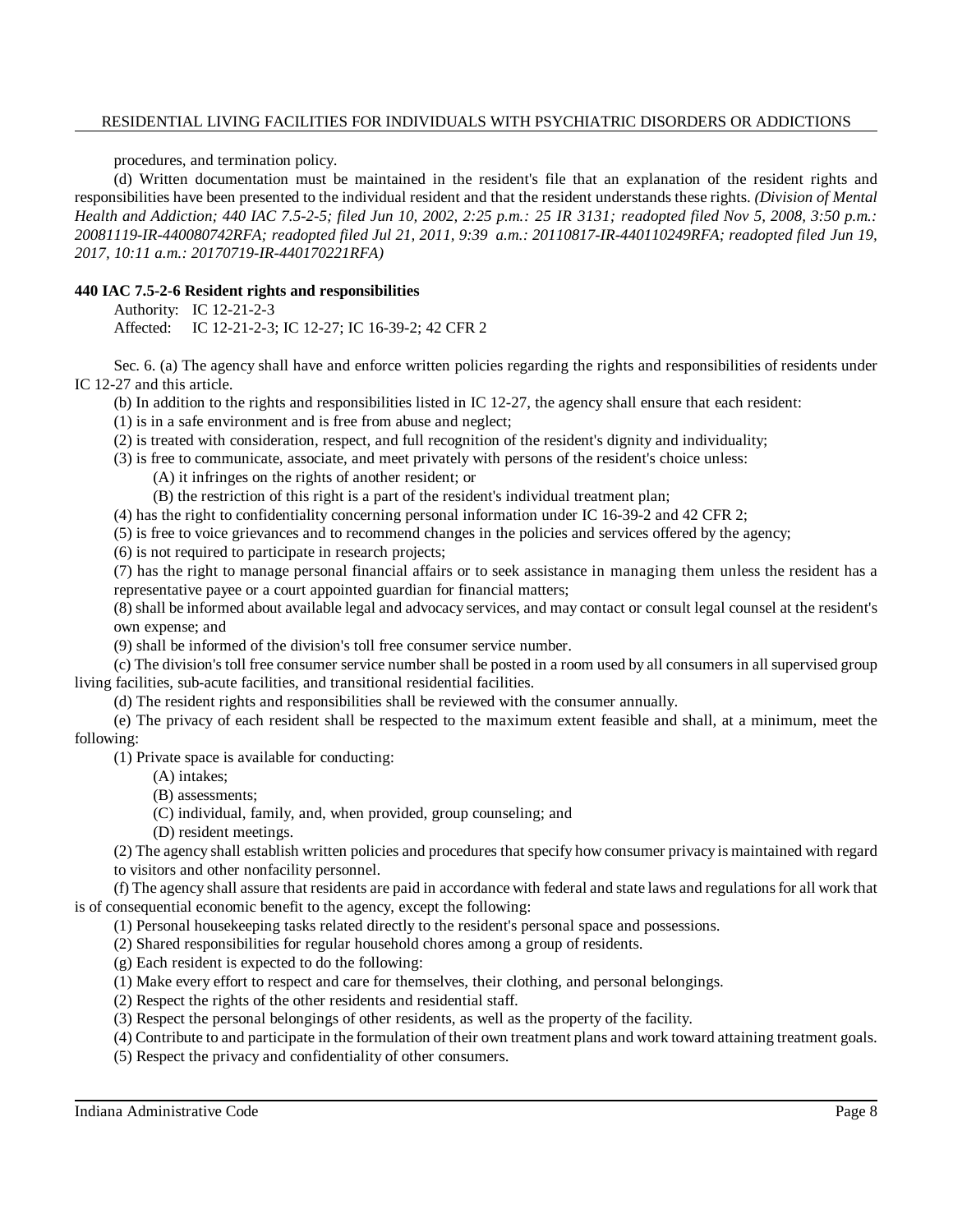(6) Adhere to the facility's rules presented to the resident in the resident orientation procedure.

(7) An adult consumer shall apply for all benefits and public assistance for which the consumer may be determined eligible as a condition of participation in a residential living facility.

*(Division of Mental Health and Addiction; 440 IAC 7.5-2-6; filed Jun 10, 2002, 2:25 p.m.: 25 IR 3132; readopted filed Nov 5, 2008, 3:50 p.m.: 20081119-IR-440080742RFA;readopted filed Jul 21, 2011, 9:39 a.m.: 20110817-IR-440110249RFA; readopted filed Jun 19, 2017, 10:11 a.m.: 20170719-IR-440170221RFA)*

#### **440 IAC 7.5-2-7 Resident finances**

Authority: IC 12-21-2-3 Affected: IC 12-21-2-3

Sec. 7. Each agency shall develop and implement written policies and procedures to protect the financial interests of the residents. These policies and procedures shall:

(1) provide financial counseling and training to all residents as needed;

(2) allow a resident's personal funds to be used to secure incidentals and personal and special need items;

(3) encourage residents to maintain savings and checking accounts in community financial institutions;

(4) enable residents to have their own money in their possession, unless the resident has a representative payee, a guardian for financial purposes, or the resident requests assistance in writing from the residential staff;

(5) establish specific policies regarding the agency acting as representative payee for the resident, including meeting the fiduciary duty owed to a resident by a representative payee;

(6) establish an accounting system and maintain a complete record ofthe disbursements and items purchased for the resident when a resident's funds are disbursed by the agency on behalf of the resident;

(7) provide that the financial record shall be available to the resident or to the resident's legal representative; and

(8) provide that staff persons shall not borrow or accept money or any thing of value from a resident.

*(Division of Mental Health and Addiction; 440 IAC 7.5-2-7; filed Jun 10, 2002, 2:25 p.m.: 25 IR 3132; readopted filed Nov 5, 2008, 3:50 p.m.: 20081119-IR-440080742RFA;readopted filed Jul 21, 2011, 9:39 a.m.: 20110817-IR-440110249RFA; readopted filed Jun 19, 2017, 10:11 a.m.: 20170719-IR-440170221RFA)*

# **440 IAC 7.5-2-8 Resident health and treatment**

Authority: IC 12-21-2-3 Affected: IC 12-22-2

Sec. 8. (a) An individualized treatment plan shall be developed and followed for each resident as follows:

(1) The treatment team, with the active participation of the resident, shall design and implement a written, comprehensive individualized treatment plan in collaboration with the case manager and under the direction of the agency as follows:

(A) A preliminary plan or a referral application indicating the desired treatment objectives must be completed before placement.

(B) A fully developed individual treatment plan shall be completed within the first thirty (30) days of enrollment.

- (2) The individual treatment plan shall be reviewed at least every ninety (90) days.
- (b) Each person admitted to a residential facility shall have written evidence of the following:
- (1) The resident has had a physical examination:
	- (A) not more than six (6) months before admission; or
	- (B) within three (3) months after admission.

(2) A tuberculin skin test shall be completed and read within three (3) months before admission. If the individual has not had the tuberculin skin test within three (3) months before admission, the person may be admitted to the facility, but must have the test upon admission and it must be read within seventy-two (72) hours after the administration of the test. (c) The agency must assist the resident to obtain medical and dental care as follows:

- (1) The facility shall have a written plan that outlines the procedures used to access and treat:
	- (A) dental;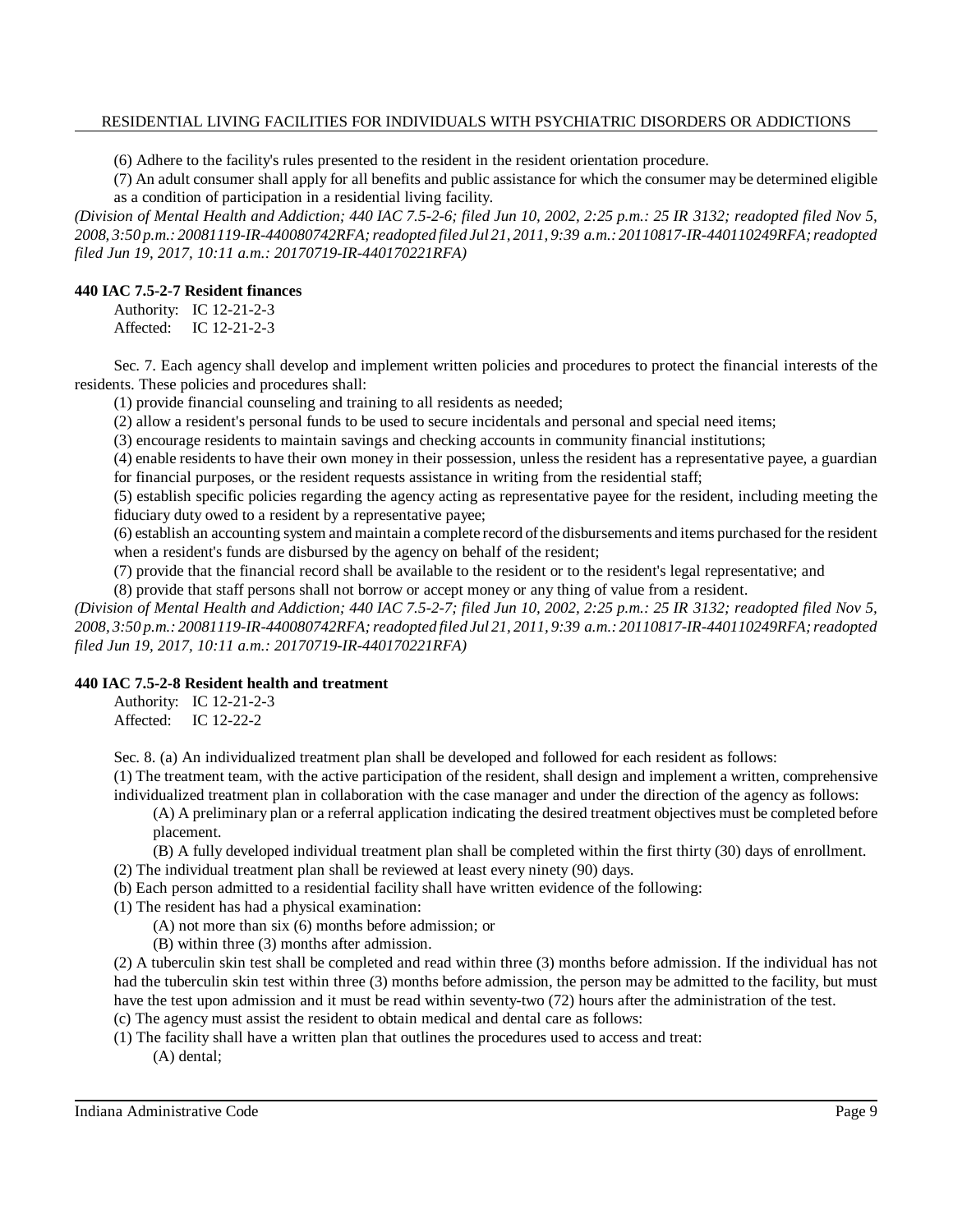- (B) pharmacological;
- (C) optometric;
- (D) auditory;
- (E) psychiatric; and
- (F) general medical;

care needs of residents, including at least an annual physical and dental exam.

(2) The plan shall include the following:

- (A) Procedures for evaluating the resident's needs.
- (B) Referral to appropriate health care providers, including choice of private practitioners.
- (C) Assistance in obtaining insurance or other aid for the payment of fees for medical and dental services.
- (D) Methods of training each resident to monitor the resident's own personal health, hygiene, and dental conditions.

(d) The agencyshall have a written plan outlining proceduresin cases of emergencyor illness ofstaff, residents, or household member.

(e) Each resident shall be instructed in how to access physical emergency services and the agency's clinical emergency services. *(Division of Mental Health and Addiction; 440 IAC 7.5-2-8; filed Jun 10, 2002, 2:25 p.m.: 25 IR 3133; filed Mar 30,* 2005, 3:00 p.m.: 28 IR 2359; readopted filed Nov 5, 2008, 3:50 p.m.: 20081119-IR-440080742RFA; readopted filed Jul 21, 2011, *9:39 a.m.: 20110817-IR-440110249RFA; readopted filed Jun 19, 2017, 10:11 a.m.: 20170719-IR-440170221RFA)*

# **440 IAC 7.5-2-9 Medication**

Authority: IC 12-21-2-3 Affected: IC 12-22-2

Sec. 9. (a) Agencies having residential living facilities shall establish and enforce written policies and procedures for the self-administration and monitoring of medication for residents.

(b) The written medication policies shall include the following:

- (1) How the goal of self-medication for residents is to be achieved.
- (2) For residents who are totally self-medicating, the agency must have a procedure for:
	- (A) monitoring the resident's use of medication;
	- (B) ensuring adequate supplies; and
	- (C) providing safe storage of medication.

(3) When assistance is required by the resident:

- (A) how residents who need assistance with medication will receive it;
- (B) how the agency will store medications for the residents; and
- (C) how the agency will dispose of medications no longer needed or remaining after any expiration date.
- (4) How monitoring will be implemented.
- (5) What documentation is required regarding medication.
- (c) The policies and procedures established in this section shall be:
- (1) developed in consultation with a nurse, pharmacist, or physician; and
- (2) approved by the agency.

(d) Each residential facility shall administer or monitor prescription medications with the direction of a physician. Nonprescription drugs as needed may be used by an adult resident unless the resident's physician specifies otherwise.

(e) Only staff who are authorized to administer medication under state law and in accordance with the requirements of the accrediting body may administer medication.

- (f) The facility shall train all staff and householders about the following:
- (1) Medications used by their residents.
- (2) The purposes and functions of the medications.
- (3) Major side effects and contraindications.
- (4) Recognition of signs that medication is:
	- (A) not being taken;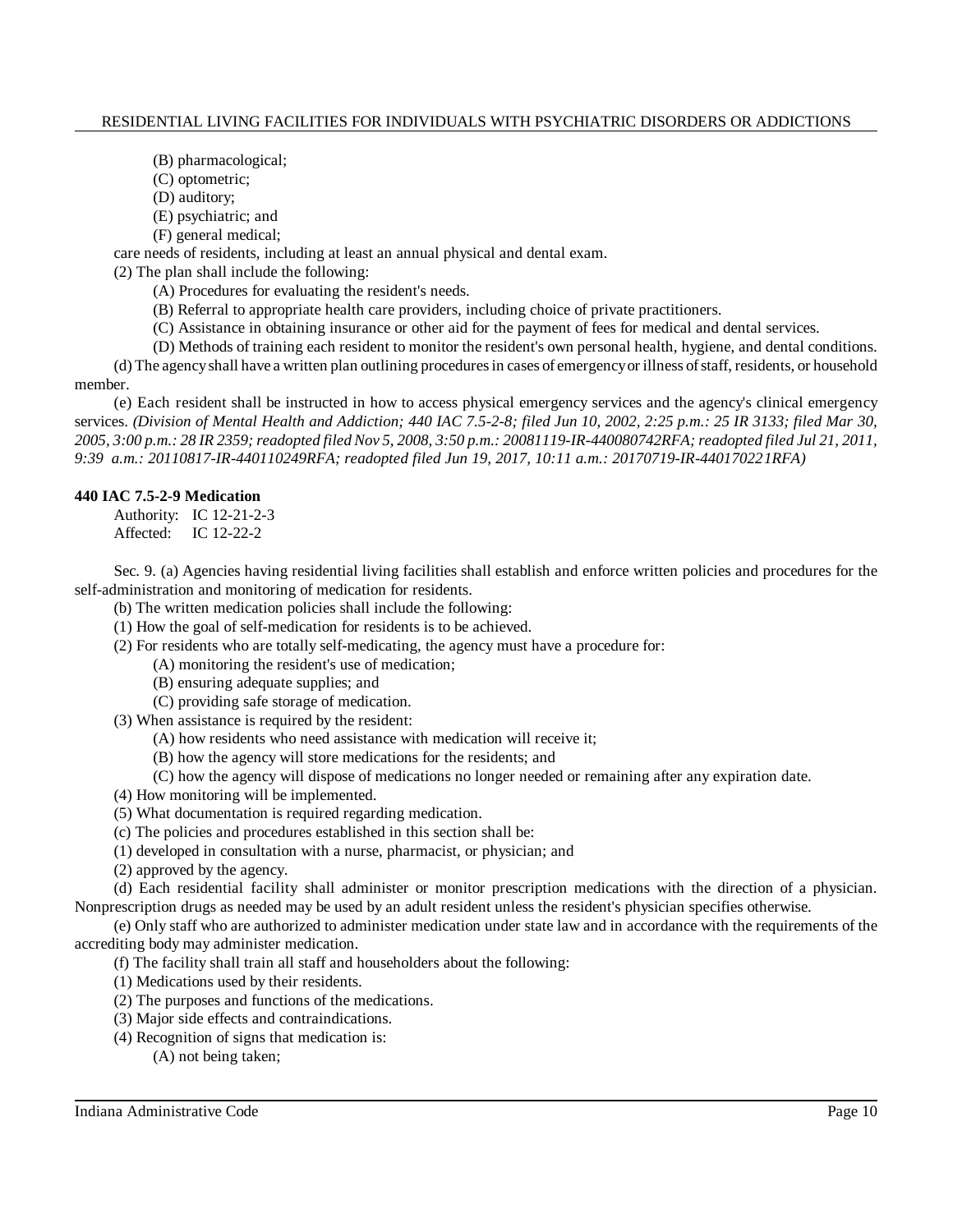(B) being misused; or

(C) ineffective.

*(Division of Mental Health and Addiction; 440 IAC 7.5-2-9; filed Jun 10, 2002, 2:25 p.m.: 25 IR 3133; readopted filed Nov 5, 2008, 3:50 p.m.: 20081119-IR-440080742RFA;readopted filed Jul 21, 2011, 9:39 a.m.: 20110817-IR-440110249RFA; readopted filed Jun 19, 2017, 10:11 a.m.: 20170719-IR-440170221RFA)*

# **440 IAC 7.5-2-10 Nutrition**

Authority: IC 12-21-2-3 Affected: IC 12-22-2

Sec. 10. (a) The agency or its subcontractor shall develop and implement written policies and procedures for staff and for residents who require training regarding more independence for the resident in the following:

(1) Basic nutrition.

(2) Meal planning.

(3) Food purchasing and preparation.

(4) Food storage.

(5) Dish washing.

(6) Sanitation.

(7) Safety.

(b) In supervised group living facilities, transitional residential facilities, sub-acute facilities, and alternative families for adults, at least three (3) well-balanced meals shall be available for each day, with the exception that residents shall be encouraged to dine out occasionally, or to carry sack lunches for the periods of time when they are away from the facility.

(c) Deprivation of a meal or snack shall not be used as punishment for the infraction of a house rule or failure of the resident to carry out an aspect of the resident's treatment plan. *(Division of Mental Health and Addiction; 440 IAC 7.5-2-10; filed Jun 10,* 2002, 2:25 p.m.: 25 IR 3134; readopted filed Nov 5, 2008, 3:50 p.m.: 20081119-IR-440080742RFA; readopted filed Jul 21, 2011, *9:39 a.m.: 20110817-IR-440110249RFA; readopted filed Jun 19, 2017, 10:11 a.m.: 20170719-IR-440170221RFA)*

# **440 IAC 7.5-2-11 Environment**

Authority: IC 12-21-2-3 Affected: IC 12-21-2-3

Sec. 11. (a) The location of the residence shall provide opportunities for the resident to participate in community activities and have independent access to community services. The residence shall be:

(1) reasonably accessible to the agency as well asto medical, recreational, and shopping areas, by public or agency-arranged transportation; and

(2) located in a suitable residential setting, and the location, design, construction, and furnishings of each residence shall be:

(A) appropriate to the type of facility;

(B) as homelike as possible; and

(C) conducive to the achievement of optimal development by the residents.

(b) Except for sub-acute facilities, the residential facility shall not erect any sign that might set the facility apart from other residences in the area.

(c) The agency shall avoid the creation of nontherapeutic concentrations of residential facilitiesin any given area, including residential facilities not administered by this agency.

(d) Each facility shall have a policy concerning pets. Pets may be permitted in a facility but shall not be allowed to create a nuisance or safety hazard. Any pet housed in a facility shall have periodic veterinary examinations and required immunizations in accordance with state and local health regulations. *(Division of Mental Health and Addiction; 440 IAC 7.5-2-11; filed Jun 10,* 2002, 2:25 p.m.: 25 IR 3134; readopted filed Nov 5, 2008, 3:50 p.m.: 20081119-IR-440080742RFA; readopted filed Jul 21, 2011, *9:39 a.m.: 20110817-IR-440110249RFA; readopted filed Jun 19, 2017, 10:11 a.m.: 20170719-IR-440170221RFA)*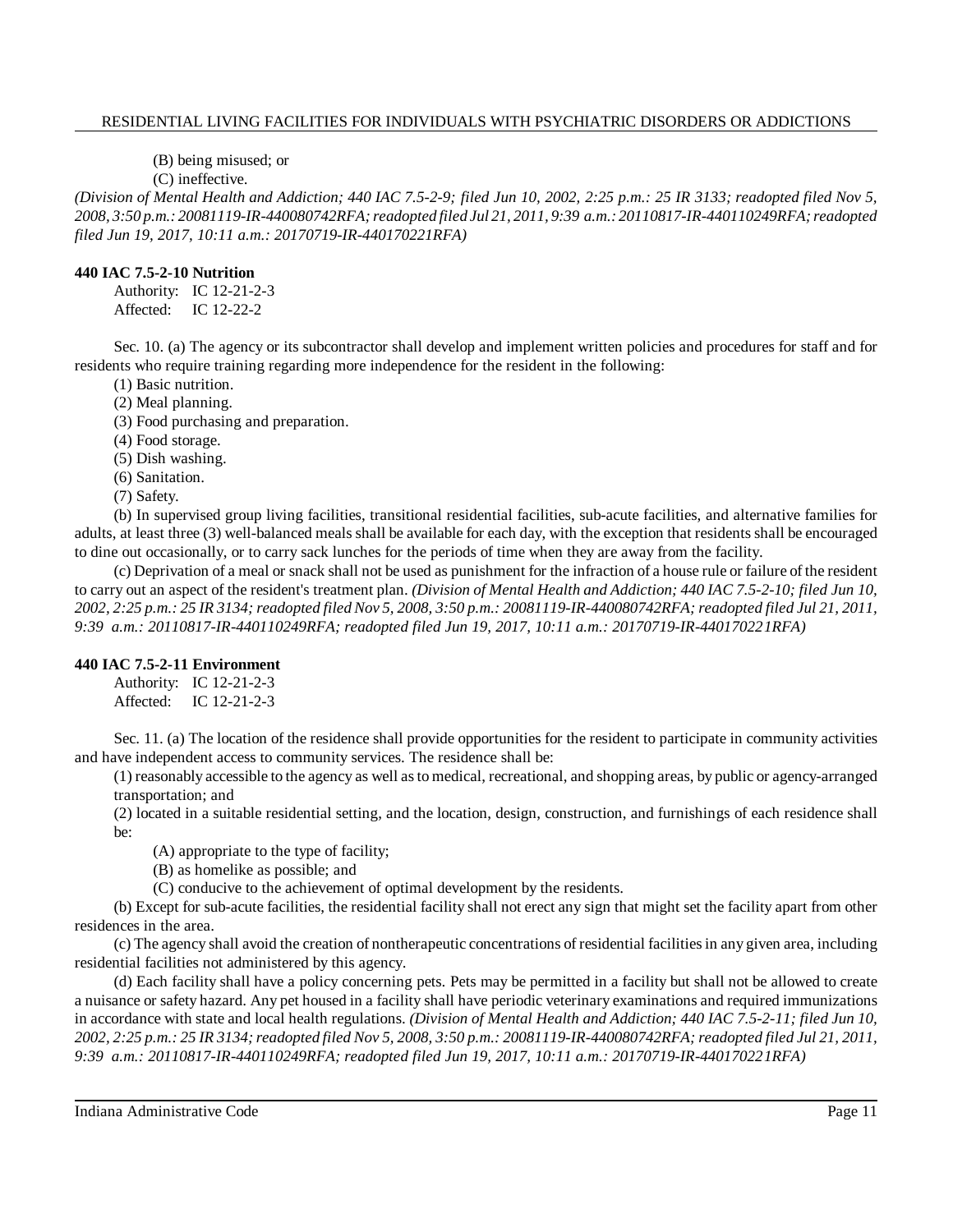#### **440 IAC 7.5-2-12 Physical requirements**

Authority: IC 12-21-2-3 Affected: IC 12-22-2-3

Sec. 12. (a) The living area shall meet the following requirements:

(1) The residence must be in good repair and free of hazards, such as the following:

(A) Loose or broken window glass.

(B) Loose or cracked floor coverings or ceilings.

(C) Holes in the walls.

(2) The residence must be kept free from flying insects by screens on all functional outside windows and doors or by other effective means.

(3) The resident's bedroom shall have at least one (1) window capable of being fully opened for escape and rescue purposes and proper ventilation unless it is part of a sub-acute facility that meets the fire prevention and building safety commission requirements for an I-3 occupancy as adopted by reference under 675 IAC 13-2.4-1(a).

(b) The residence shall be clean, neat and orderly. The agency or its subcontractor shall ensure that the resident maintains cleanliness of the residence.

(c) The agency or its subcontractor shall provide for the comfort and safety of all occupants.

(d) All rooms used for eating, sleeping, and living shall be provided with adequate light and ventilation by means of windows as needed for safety purposes.

(e) The following shall not be used as a residence unless the division grants a waiver:

(1) Basement rooms or rooms below grade level.

(2) Attics and other areas originally intended for storage.

(3) Sleeping rooms in resident hotels or motels.

(f) The division shall not grant a waiver unless the:

(1) illumination;

(2) ventilation;

(3) temperature; and

(4) humidity control;

provide the same level of comfort as rooms not requiring a waiver, and if the room is below grade, or an attic or other area originally intended for storage, at least one (1) direct exit to the outside must be provided.

(g) Bedrooms shall not be located in such a manner as to require the passage of a resident through the bedroom of another resident.

(h) A single occupancy bedroom for an adult must have eighty (80) square feet or more of floor space.

(i) A multiple occupancy bedroom must have sixty (60) square feet or more of floor space for each adult occupant.

(j) There must be at least one (1) toilet and lavatory for every four (4) residents and one (1) tub or shower for every six (6) residents.

(k) The per person requirements of square footage and bathroom facilities do not apply to the following:

(1) A consumer with his or her children living with him or her in the facility.

(2) A sub-acute facility or a transitional residential facility that was given a waiver regarding the maximum number of residents prior to January 1, 2002, and is accredited by an accrediting agency approved by the division. This waiver is not transferable.

(l) Ceiling heights in bedrooms shall be a minimum of seven (7) feet, six (6) inches. If the bedroom has a suspended or sloping ceiling, the specified ceiling heights must be met in all areas used in computation of floor space.

(m) If a private water supply or sewage system is used, the residence shall comply with local regulations regarding sanitation. Evidence of compliance shall be provided by the landlord to the agency or, if the residence is a sub-acute facility or a supervised group living facility, to the division.

(n) There shall be cooking facilities and food storage areas.

(o) The food preparation and serving areas, including the structure, construction, and installation of equipment, shall be in sanitary condition and operating properly. Food storage areas shall be properly refrigerated and protected from contamination.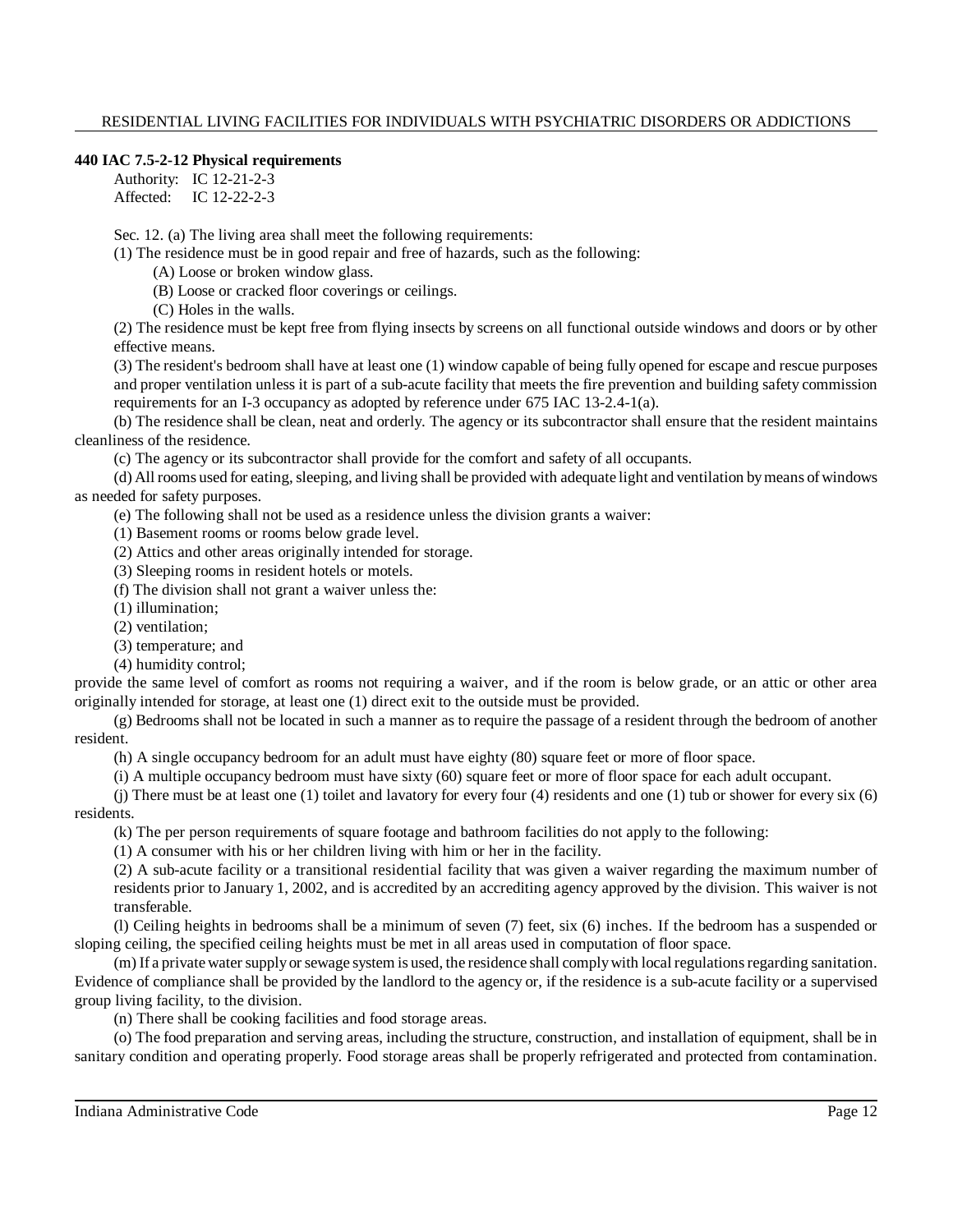Storage areas for nonfood supplies shall be separate from food storage areas. Appliances, fixtures, and equipment shall be adequate for sanitary washing and drying of dishes.

(p) The facility shall ensure that arrangements are made to allow residents to launder personal items and linens at least weekly. If laundry is done on the premises, equipment must be kept in working order. *(Division of Mental Health and Addiction;* 440 IAC 7.5-2-12; filed Jun 10, 2002, 2:25 p.m.: 25 IR 3134; filed Mar 30, 2005, 3:00 p.m.: 28 IR 2360; readopted filed Nov 5, 2008, 3:50 p.m.: 20081119-IR-440080742RFA; readopted filed Jul 21, 2011, 9:39 a.m.: 20110817-IR-440110249RFA; readopted *filed Jun 19, 2017, 10:11 a.m.: 20170719-IR-440170221RFA)*

#### **440 IAC 7.5-2-13 Safety requirements**

Authority: IC 12-21-2-3 Affected: IC 12-22-2

Sec. 13. (a) The agency shall have written policies and procedures to ensure resident and staff safety.

(b) The policies and procedures regarding resident and staff safety must be:

(1) given to all personnel and residents; and

(2) made available to others on request.

(c) The agency or itssubcontractor shall demonstrate that it has provided each resident, householder, and staff member with life safety equipment as follows:

(1) There shall be an Underwriter's Laboratories approved battery-operated smoke detector in good working order on each floor of a residence and in each bedroom unless another type of alarm or detector has been installed by the landlord to comply with a local ordinance.

(2) In the case of the visually impaired resident, the residence shall be equipped with audible life safety devices.

(3) In the case of the hearing impaired resident, the residence shall be equipped with visual life safety devices.

(4) A five (5) pound ABC multipurpose type extinguisher, or the equivalent, shall be located on each floor of the facility.

(5) In a sub-acute facility, a supervised group living facility, or a transitional residential facility, at least one (1) ten (10) pound ABC multipurpose type extinguisher shall be located in the kitchen.

(d) All:

(1) sprinkler systems;

(2) fire hydrants;

(3) standpipe systems;

(4) fire alarm systems;

(5) portable fire extinguishers;

(6) smoke and heat detectors; and

(7) other fire protective or extinguishing systems or appliances;

shall be maintained in an operative condition at all times and shall be replaced or repaired where defective.

(e) Each resident, householder, and staff member shall be trained in procedures to be followed in the event of:

(1) tornado;

(2) fire;

(3) gas leak; and

(4) other threats to life safety.

(f) Use of space heaters and unventilated fuel heaters is prohibited.

(g) Residential living facilities and operations shall conform to all applicable federal, state, or local health and safety codes,

including the following:

(1) Fire protection.

(2) Building construction and safety.

(3) Sanitation.

(h) Residential living facilities shall maintain current documentation of compliance with all applicable codes.

(i) Every closet door latch shall be such that it can be opened from the inside in case of emergency.

(j) Every bathroom door shall be designed to permit the opening of the locked door from the outside in an emergency.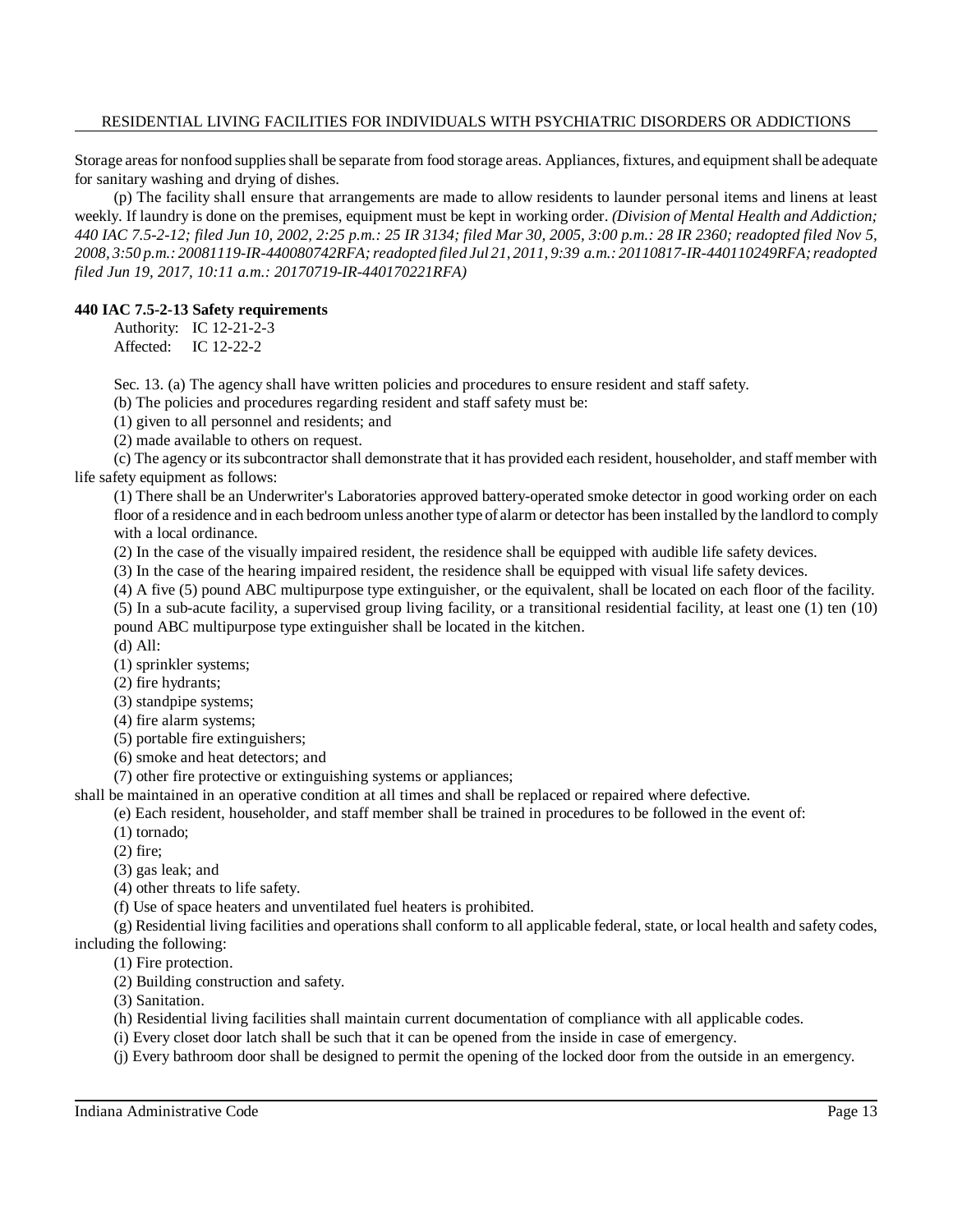(k) The following are the requirements for all facilities, except sub-acute facilities that meet the fire prevention and building safety commission requirements for an I-3 occupancy as adopted by reference under 675 IAC 13-2.4-1(a):

(1) Exit doors shall be openable from the inside without the use of a key or any special knowledge or effort.

(2) No door in the required path of egress shall be:

(A) locked;

- (B) chained;
- (C) bolted;
- (D) barred;
- (E) latched; or
- (F) otherwise rendered unusable.

(3) All locking devices shall be in compliance with the rules of the fire prevention and building safety commission.

(l) A sub-acute facility meeting the fire prevention and building safety commission requirements for an I-3 occupancy as adopted by reference under 675 IAC 13-2.4-1(a) may be a locked or secure facility.

(m) The administration of the facility shall have a written posted plan for evacuation in case of fire and other emergencies. (n) For all facilities, except semi-independent living facilities, fire evacuation drills shall be conducted monthly. The shift conducting the drill shall be alternated to include each shift once a quarter. At least one (1) drill each year shall be conducted during sleeping hours. A tornado drill shall be conducted each spring for all staff and residents.

(o) Residents of semi-independent living facilities shall be trained to handle emergency evacuation situations.

(p) Where smoking is permitted, noncombustible safety-type ash trays or receptacles, for example, glass, ceramic, or metal, shall be provided.

(q) All combustible rubbish, oily rags, or waste material, when kept within a building or adjacent to a building, shall be securely stored in metal or metal-lined receptacles equipped with tight-fitting covers or in rooms or vaults constructed of noncombustible materials. Dust and grease shall be removed from hoods above stoves and other equipment at least every six (6) months.

(r) No combustibles shall be stored within three (3) feet of furnaces or water heaters.

(s) The facility shall not use any type of solid fuel-burning appliance, except fireplaces.

(t) Fireplace safety requirements shall be as follows:

(1) If the fireplace is used, the chimney flue shall be cleaned annually and a written record of the cleaning retained.

(2) Glass doors, a noncombustible hearth, and grates shall be provided for each fireplace in use.

(3) Ashesfrom the fireplace shall be disposed of in a noncombustible covered receptacle. The receptacle shall then be placed on the ground and away from any building or combustibles.

(4) Proper fireplace tools shall be provided for each fireplace in use.

(u) The facility shall maintain all fuel-burning appliances in a safe operating condition. There shall be an annual inspection by a qualified inspector of all fuel-burning appliances.

(v) The gas and electric shutoffsshall be labeled and easily accessible in case of emergency. *(Division of Mental Health and Addiction; 440 IAC 7.5-2-13; filed Jun 10, 2002, 2:25 p.m.: 25 IR 3135; filed Mar 30, 2005, 3:00 p.m.: 28 IR 2361; readopted filed Nov 5, 2008, 3:50 p.m.: 20081119-IR-440080742RFA; readopted filed Jul 21, 2011, 9:39 a.m.: 20110817-IR-440110249RFA; readopted filed Jun 19, 2017, 10:11 a.m.: 20170719-IR-440170221RFA)*

# **440 IAC 7.5-2-14 Furnishings**

Authority: IC 12-21-2-3 Affected: IC 12-21-2-3; IC 12-22-2

Sec. 14. (a) The agency shall furnish and maintain the furnishings in a residence, or they shall assist the resident in acquiring and maintaining furnishings for the residence. The intent is to assure a private residence that is homelike, comfortable, sanitary, and promotes the dignity of the resident.

(1) If the agency elects to furnish the residence, the resident may be required to make a security deposit, sign an inventory, and agree to replace lost or damaged furnishings.

(2) Furnishings shall be in good repair and attractive.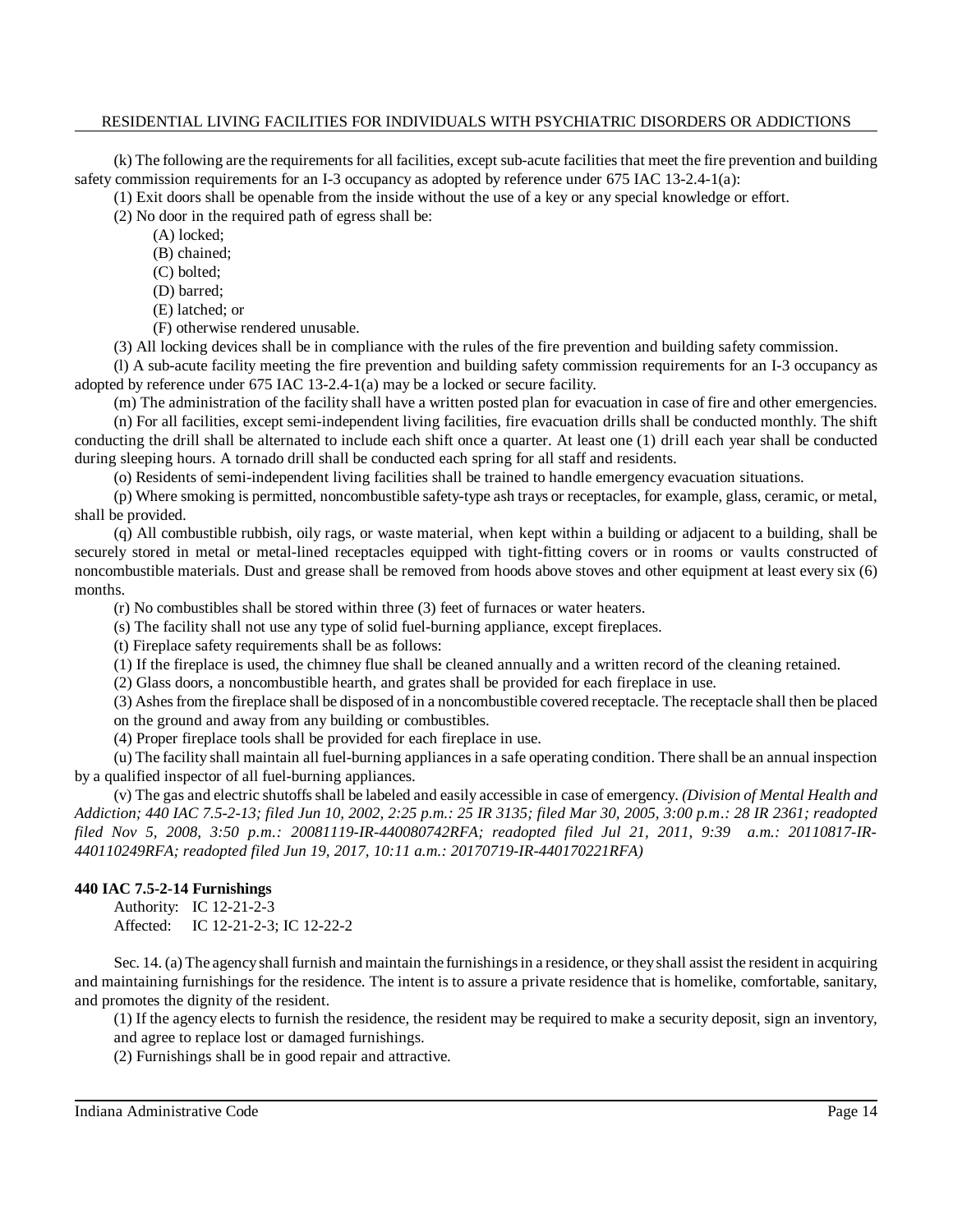(3) Residentsshall be encouraged to purchase and display personal possessions and to enhance a homelike environment with items of their choice.

(4) The facility may not require residents to provide their own furniture. Furniture provided by the residents remains the property of the residents.

(b) Basic furnishings shall include, but are not limited to, the following:

(1) A dresser.

- (2) Clothing storage.
- (3) Bath towels.
- (4) An individual bed that shall be furnished adequately with a clean mattress and clean bedding.
- (5) A table and chairs for meals.
- (6) A chair or couch.

(7) Lamps as needed.

(8) Adequate dishes, utensils, and cookware.

(c) In a sub-acute facility, a transitional residential facility, or a supervised group living facility, a television and radio shall be provided for the use of the residents who have expressed an interest. Television viewing must not be a substitute for other activities. (Division of Mental Health and Addiction; 440 IAC 7.5-2-14; filed Jun 10, 2002, 2:25 p.m.: 25 IR 3136; readopted filed *Nov 5, 2008, 3:50 p.m.: 20081119-IR-440080742RFA; readopted filed Jul 21, 2011, 9:39 a.m.: 20110817-IR-440110249RFA; readopted filed Jun 19, 2017, 10:11 a.m.: 20170719-IR-440170221RFA)*

# **Rule 3. Requirements Specific for Managed Care Providers and Community Mental Health Centers**

#### **440 IAC 7.5-3-1 Continuum of care**

Authority: IC 12-21-2-3 Affected: IC 12-21-2-3

Sec. 1. A managed care provider or community mental health center that contracts with the division must assure that residential living facilities will function as part ofthe continuum of care. *(Division of Mental Health and Addiction; 440 IAC 7.5-3- 1; filed Jun 10, 2002, 2:25 p.m.: 25 IR 3137; readopted filed Nov 5, 2008, 3:50 p.m.: 20081119-IR-440080742RFA; readopted filed Jul 21, 2011, 9:39 a.m.: 20110817-IR-440110249RFA; readopted filed Jun 19, 2017, 10:11 a.m.: 20170719-IR-440170221RFA)*

#### **440 IAC 7.5-3-2 Case management**

Authority: IC 12-21-2-3 Affected: IC 12-21-2-3

Sec. 2. At the time of admission to the facility and throughout the service period, each resident shall be assigned to a case manager who is employed by the managed care provider or community mental health center. *(Division of Mental Health and Addiction; 440 IAC 7.5-3-2; filed Jun 10, 2002, 2:25 p.m.: 25 IR 3137; readopted filed Nov 5, 2008, 3:50 p.m.: 20081119-IR-440080742RFA;readopted filed Jul 21, 2011, 9:39 a.m.: 20110817-IR-440110249RFA; readopted filed Jun 19, 2017, 10:11 a.m.: 20170719-IR-440170221RFA)*

#### **440 IAC 7.5-3-3 Resident living allowance**

Authority: IC 12-21-2-3 Affected: IC 12-22-2-3

Sec. 3. (a) Agencies that contract with the division may choose to provide a resident living allowance.

(b) An agency that provides a resident living allowance shall comply with this subsection. A resident is eligible to receive a resident living allowance if the:

(1) resident's income, less the income incentive, is less than two hundred percent (200%) of the federal poverty guideline;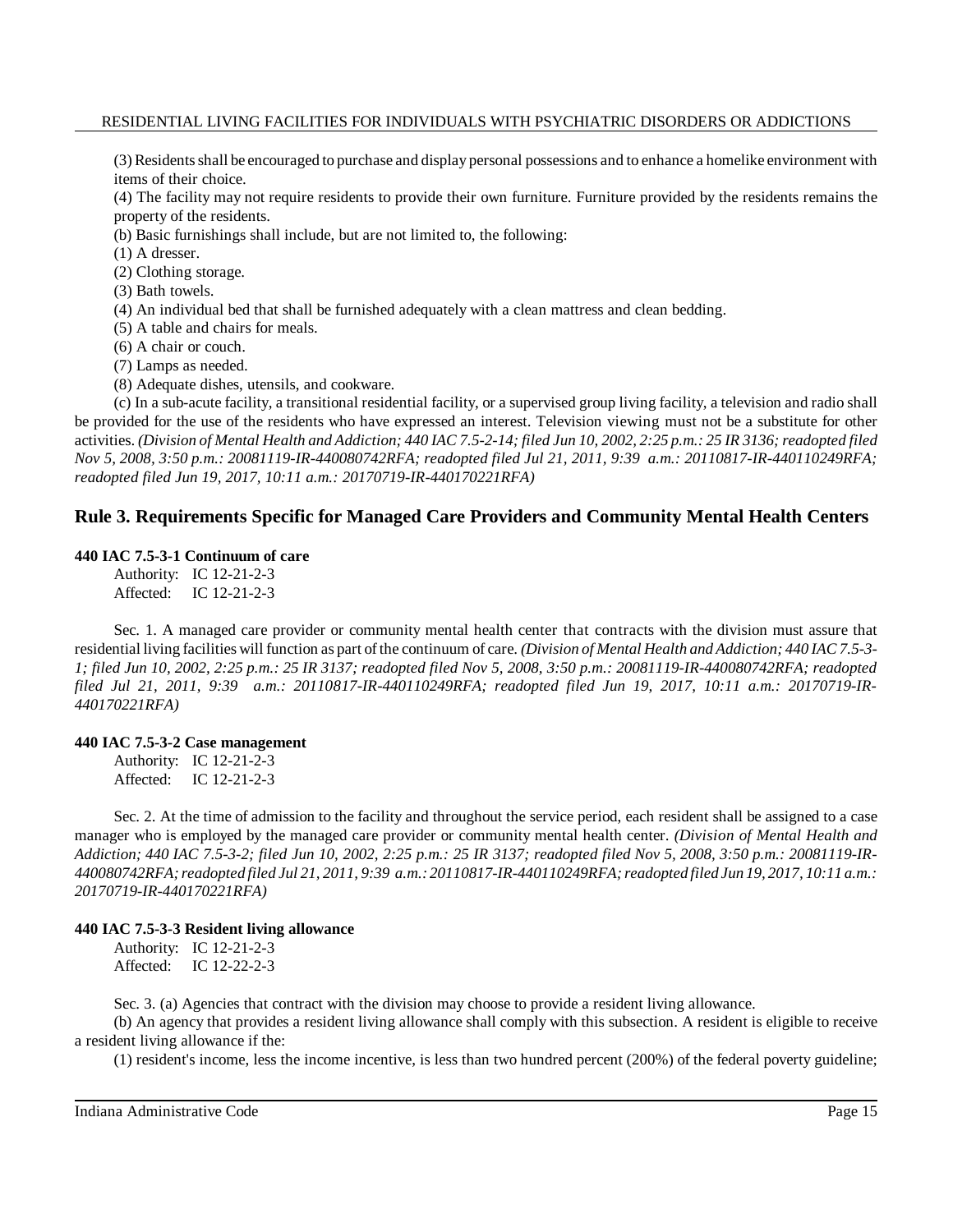(2) resident has no more than one thousand five hundred dollars (\$1,500) in liquid assets;

(3) resident's other personal resources are inadequate to maintain the resident in a therapeutic living environment; and

(4) allowance is authorized by the individual treatment plan.

(c) The agency may disburse a resident living allowance on behalf of the resident in compliance with requirements of a representative payee. (Division of Mental Health and Addiction; 440 IAC 7.5-3-3; filed Jun 10, 2002, 2:25 p.m.: 25 IR 3137; filed Mar 30, 2005, 3:00 p.m.: 28 IR 2362; readopted filed Nov 5, 2008, 3:50 p.m.: 20081119-IR-440080742RFA; readopted filed Jul *21, 2011, 9:39 a.m.: 20110817-IR-440110249RFA; readopted filed Jun 19, 2017, 10:11 a.m.: 20170719-IR-440170221RFA)*

#### **440 IAC 7.5-3-4 Calculation of resident living allowance**

Authority: IC 12-21-2-3 Affected: IC 12-22-2-3

Sec. 4. Residents who are eligible to receive a resident living allowance shall have the amount computed by the following method:

(1) Subtract the income incentive from the resident's income and benefits.

(2) Subtract this difference from the resident's allowable expenses. This is the amount of the resident's living allowance, up to the cost of the resident's allowable expenses.

(Division of Mental Health and Addiction; 440 IAC 7.5-3-4; filed Jun 10, 2002, 2:25 p.m.: 25 IR 3137; filed Mar 30, 2005, 3:00 p.m.: 28 IR 2363; readopted filed Nov 5, 2008, 3:50 p.m.: 20081119-IR-440080742RFA; readopted filed Jul 21, 2011, 9:39 a.m.: *20110817-IR-440110249RFA; readopted filed Jun 19, 2017, 10:11 a.m.: 20170719-IR-440170221RFA)*

# **440 IAC 7.5-3-5 Components of the resident's income and assets**

Authority: IC 12-21-2-3 Affected: IC 12-21-2-3

Sec. 5. (a) The following are considered the resident's income for purposes of the resident living allowance: (1) Wages.

- (2) Interest paid on accounts.
- (3) Rental income.
- (4) Interest or dividends paid on certificates, bonds, or securities.
- (5) Cash benefits, including the following:
	- (A) Insurance payments.
	- (B) All entitlement programs from state or federal sources.
	- (C) Pensions from union or other employment.
	- (D) Routine cash gifts from family or others.
- (b) The following are requirements concerning trusts:

(1) Routine distributions from a trust for the use of an individual or on behalf of the individual by the administrator of the trust shall be considered income to the individual.

(2) Lump sum distributions from a trust may be considered liquid assets.

(A) The conditions and terms of trusts shall be disclosed in full by providing a copy of the trust instrument to the agency in order to determine if the assets of the trust shall be available to meet the individual's obligation to pay for the cost of residential services.

(B) All distributions from the trust shall be reported to the agency by the trustee to determine if the distributions have created income or assets for purposes of this rule.

- (c) The following are considered liquid assets for purposes of the resident living allowance program:
- (1) The excess of life insurance policies with a cash surrender value of more than three thousand dollars (\$3,000).
- (2) Savings accounts.
- (3) Checking accounts.
- (4) Certificates of deposit.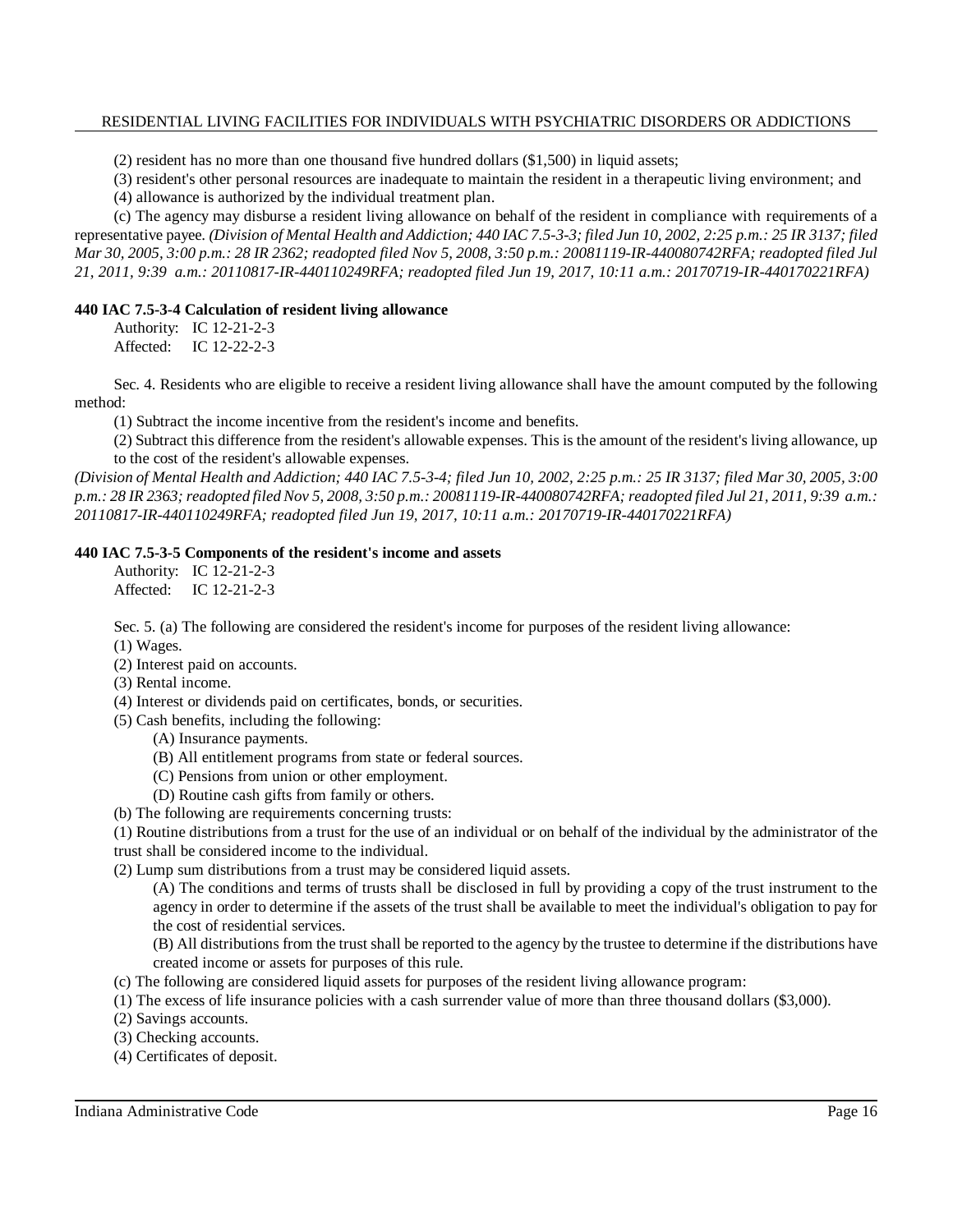(5) Securities.

(6) Bonds.

(7) The contents of safety deposit boxes held in the name of the individual, or in common, or jointly with others.

(d) Assets shall be valued at their current market value.

(e) Unless otherwise demonstrated, jointlyheld assetsshall be equallyprorated among all named owners. *(Division of Mental Health and Addiction; 440 IAC 7.5-3-5; filed Jun 10, 2002, 2:25 p.m.: 25 IR 3137; readopted filed Nov 5, 2008, 3:50 p.m.: 20081119-IR-440080742RFA; readopted filed Jul 21, 2011, 9:39 a.m.: 20110817-IR-440110249RFA; readopted filed Jun 19, 2017, 10:11 a.m.: 20170719-IR-440170221RFA)*

#### **440 IAC 7.5-3-6 Income incentive**

Authority: IC 12-21-2-3 Affected: IC 12-21-2-3

Sec. 6. Under the income incentive, the first sixteen dollars (\$16) plus fifty percent (50%) of all wages over sixteen dollars (\$16) earned during the month is not counted asincome for purposes of figuring the resident living allowance. *(Division of Mental Health and Addiction; 440 IAC 7.5-3-6; filed Jun 10, 2002, 2:25 p.m.: 25 IR 3138; readopted filed Nov 5, 2008, 3:50 p.m.: 20081119-IR-440080742RFA; readopted filed Jul 21, 2011, 9:39 a.m.: 20110817-IR-440110249RFA; readopted filed Jun 19, 2017, 10:11 a.m.: 20170719-IR-440170221RFA)*

#### **440 IAC 7.5-3-7 Allowable expenses**

Authority: IC 12-21-2-3 Affected: IC 12-22-2-3

Sec. 7. (a) Allowable expenses for purposes of figuring the resident living allowance include the following:

- (1) Rent for the certified residence.
- (2) Utilities.
- (3) Telephone; long distance charges related to the individual's treatment plan shall be included as an allowable expense.
- (4) Household expenses, including the following:
	- (A) Food.
		- (B) Meals eaten out.
		- (C) Household cleaning supplies.
		- (D) Laundry supplies.
- (5) Transportation to and from programs and activities specified in the individual's treatment plan.
- (6) Medical insurance for non-Medicaid eligible individuals.
- (7) Insurance as required by court order or state statute.
- (8) Medical, dental, pharmacological, optometric, and auditory expenses that:
	- (A) are essential to maintain or increase the level of independent functioning of the resident; and
	- (B) cannot be paid for through:
		- (i) Medicaid;
		- (ii) Medicare;
		- (iii) private health insurance; or
		- (iv) other resources.
- (9) Personal care expenses, including:
	- (A) clothing;
	- (B) hair care;
	- (C) personal hygiene supplies; and
	- (D) other items that are essential to the resident's participation in the program.

(10) Current psychiatric, rehabilitative, or habilitation services, including residential supervision and case management, specified in the individualized treatment plan.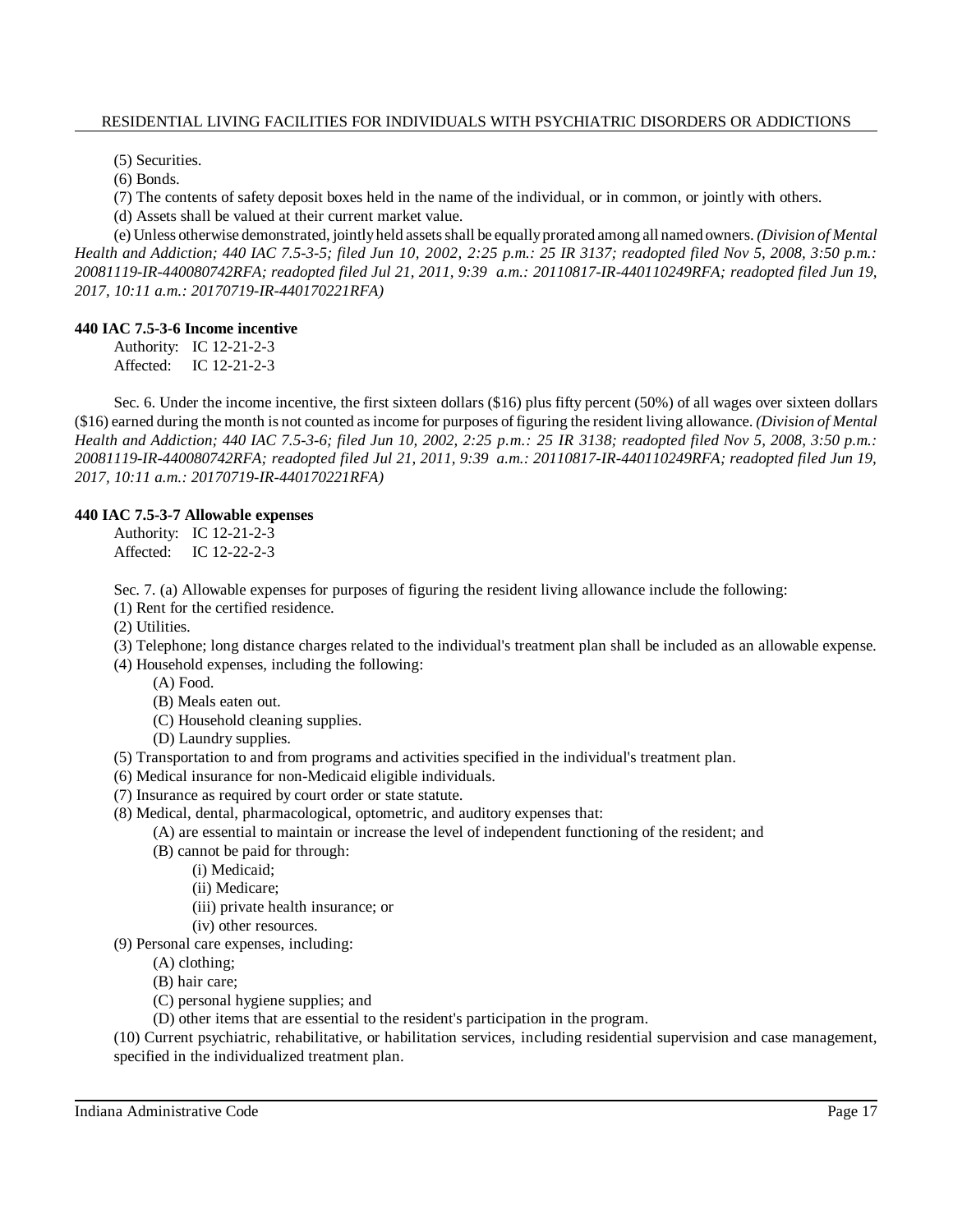(11) Startup costs, including residence and utility deposits or purchase of basic furnishings specified in this article.

(12) Court ordered child support payments may be included upon demonstration to the agency of the nature and amount of the payment.

(13) Monthly deposit in an emergency fund.

(b) For rent, utilities, and telephone, the individual's share shall be determined by equitably prorating monthly rent among all occupants, excluding the minor dependents of those occupants who are also living in the residence. *(Division of Mental Health* and Addiction; 440 IAC 7.5-3-7; filed Jun 10, 2002, 2:25 p.m.: 25 IR 3138; filed Mar 30, 2005, 3:00 p.m.: 28 IR 2363; readopted *filed Nov 5, 2008, 3:50 p.m.: 20081119-IR-440080742RFA; readopted filed Jul 21, 2011, 9:39 a.m.: 20110817-IR-440110249RFA; readopted filed Jun 19, 2017, 10:11 a.m.: 20170719-IR-440170221RFA)*

#### **440 IAC 7.5-3-8 Emergency fund**

Authority: IC 12-21-2-3 Affected: IC 12-21-2-3

Sec. 8. (a) In addition to the one thousand five hundred dollars (\$1,500) in liquid assets allowed the resident receiving a resident living allowance, the agency may establish an emergency fund of not more than one thousand five hundred dollars (\$1,500) for each individual to provide money for unexpected or unusual costs associated with assuring the maintenance of the person in the program.

(b) The individual's use of this fund must be for a specific item or service, and the purpose shall be reviewed and approved by the individual's treatment team. (Division of Mental Health and Addiction; 440 IAC 7.5-3-8; filed Jun 10, 2002, 2:25 p.m.: 25 *IR 3138; readopted filed Nov 5, 2008, 3:50 p.m.: 20081119-IR-440080742RFA; readopted filed Jul 21, 2011, 9:39 a.m.: 20110817-IR-440110249RFA; readopted filed Jun 19, 2017, 10:11 a.m.: 20170719-IR-440170221RFA)*

# **Rule 4. Sub-Acute and Supervised Group Living Facilities**

# **440 IAC 7.5-4-1 Application**

Authority: IC 12-21-2-3 Affected: IC 12-22-2-11; IC 12-28-4

Sec. 1. All agencies that operate a facility or that holds itself out as operating a sub-acute stabilization facility described in IC 12-22-2-3(1) *[IC 12-22-2-3 was repealed by P.L.143-2011, SECTION 31, effective July 1, 2011.]* or a supervised group living facility described in IC 12-22-2-3(2) *[IC 12-22-2-3 wasrepealed by P.L.143-2011, SECTION 31, effective July 1, 2011.]* shall be subject to this rule. *(Division of Mental Health and Addiction; 440 IAC 7.5-4-1; filed Jun 10, 2002, 2:25 p.m.: 25 IR 3139; readopted filed Nov 5, 2008, 3:50 p.m.: 20081119-IR-440080742RFA; readopted filed Jul 21, 2011, 9:39 a.m.: 20110817-IR-440110249RFA; readopted filed Jun 19, 2017, 10:11 a.m.: 20170719-IR-440170221RFA)*

# **440 IAC 7.5-4-2 Certification required**

Authority: IC 12-21-2-3 Affected: IC 12-22-2-11; IC 12-28-4

Sec. 2. A sub-acute facility or a supervised group living facilitymust be certified by the division in order to operate. *(Division* of Mental Health and Addiction; 440 IAC 7.5-4-2; filed Jun 10, 2002, 2:25 p.m.: 25 IR 3139; readopted filed Nov 5, 2008, 3:50 *p.m.: 20081119-IR-440080742RFA; readopted filed Jul 21, 2011, 9:39 a.m.: 20110817-IR-440110249RFA; readopted filed Jun 19, 2017, 10:11 a.m.: 20170719-IR-440170221RFA)*

# **440 IAC 7.5-4-3 Transfer of certification**

Authority: IC 12-21-2-3 Affected: IC 12-22-2-11; IC 12-28-4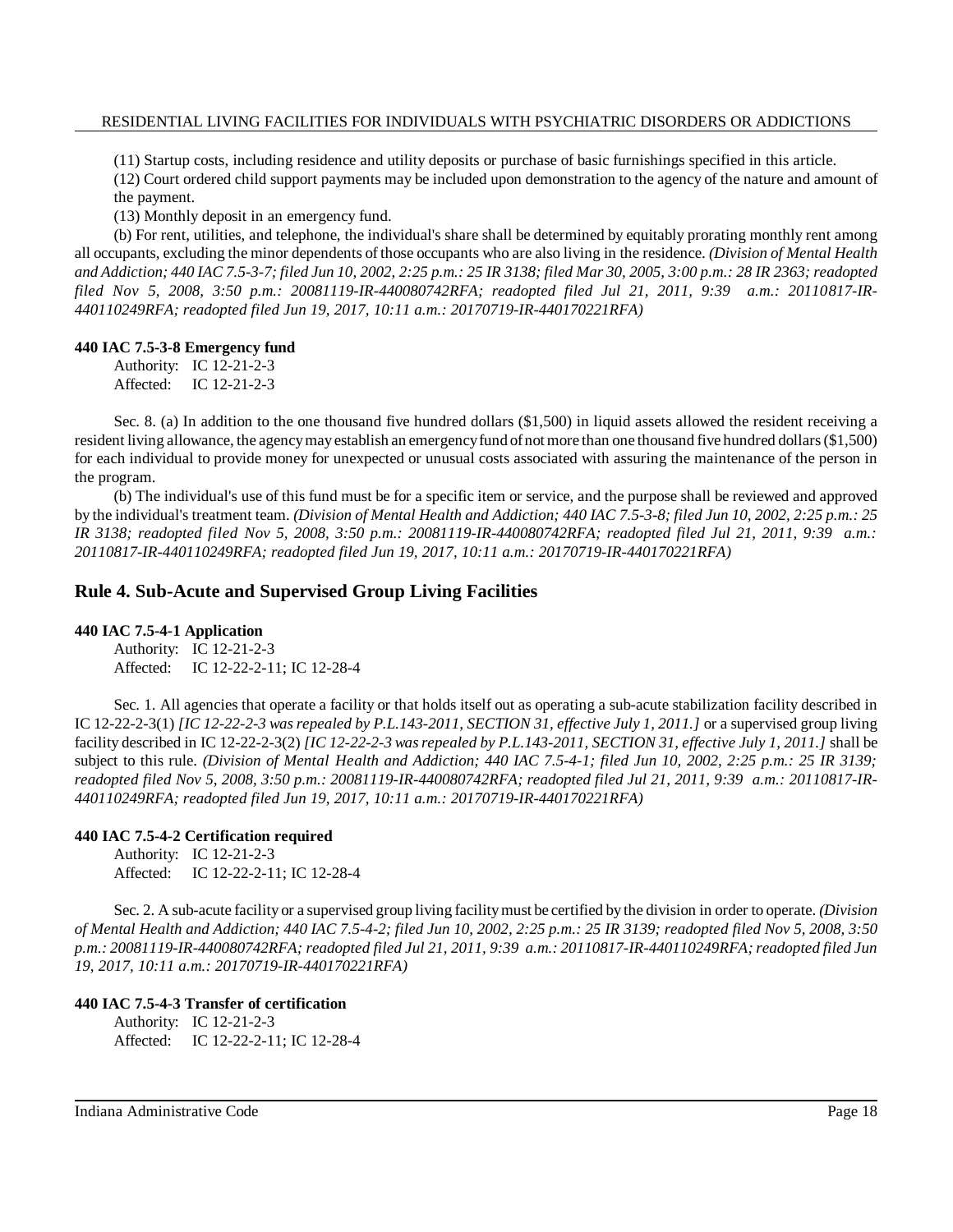Sec. 3. A facility certified under this article may not transfer its certification to another facility site or to another legal entity. *(Division of Mental Health and Addiction; 440 IAC 7.5-4-3; filed Jun 10, 2002, 2:25 p.m.: 25 IR 3139; readopted filed Nov 5, 2008, 3:50 p.m.: 20081119-IR-440080742RFA;readopted filed Jul 21, 2011, 9:39 a.m.: 20110817-IR-440110249RFA; readopted filed Jun 19, 2017, 10:11 a.m.: 20170719-IR-440170221RFA)*

#### **440 IAC 7.5-4-4 Certification procedure**

Authority: IC 12-21-2-3

Affected: IC 12-22-2-11; IC 12-28-4

Sec. 4. (a) An application for the certification of a sub-acute facility or a supervised group living facility shall be submitted to the division in the following circumstances:

(1) The agency intends to operate a facility.

(2) The agency with an existing certification proposes to change the type of service or type of facility.

(3) A facility has changed ownership or management.

(b) The applicant shall file the following:

(1) A statement that the agency is applying to be a residential care provider.

(2) A residential care provider application.

(3) A statement that the agency applying for certification is a community mental health center, a managed care provider, or an addiction services provider with regular certification.

(4) A certificate from the local zoning authority to occupy and operate a sub-acute facility or supervised group living facility on the site.

(5) A plan of operation, which shall include the following:

- (A) A description of the facility and its location, including floor plans.
- (B) Corporate or partnership structure of the agency.
- (C) The provision of the following:
	- (i) Twenty-four (24) hour supervision.
	- (ii) Services provided under the supervision of a physician licensed to practice medicine in Indiana.
	- (iii) Sufficient staffing to carry out treatment plans and provide consumer and staff safety.

(D) A facility description, as required at 440 IAC 7.5-2-3.

(6) Information verified by the state fire marshal indicating whether the facility's operation is in compliance with the applicable fire and life safety standards set forth in 440 IAC 7.5-8, 440 IAC 7.5-9, 440 IAC 7.5-10, or 440 IAC 7.5-11.

(7) The complete accreditation report by an accrediting body approved by the division.

(c) The division shall approve the certification of a facility under this rule if the division determines that the facility meets the requirements in this article.

(d) The certification shall expire ninety (90) days after the expiration of the agency's accreditation. *(Division of Mental Health and Addiction; 440 IAC 7.5-4-4; filed Jun 10, 2002, 2:25 p.m.: 25 IR 3139; filed Mar 30, 2005, 3:00 p.m.: 28 IR 2363; readopted filed Nov 5, 2008, 3:50 p.m.: 20081119-IR-440080742RFA; readopted filed Jul 21, 2011, 9:39 a.m.: 20110817-IR-440110249RFA; readopted filed Jun 19, 2017, 10:11 a.m.: 20170719-IR-440170221RFA)*

# **440 IAC 7.5-4-5 Facility closure**

Authority: IC 12-21-2-3 Affected: IC 12-21-2-3; IC 12-22-2

Sec. 5. (a) The agency must initiate a new application for certification in the following circumstances:

(1) Relocation of the residents to a new facility.

(2) Reopening a closed sub-acute or supervised group living facility.

(b) The applicant shall notify the division and any agency with the responsibility to place residents, in writing, ninety (90) days in advance of closure, except where the sub-acute facility is closed or no longer able to house the residents due to an emergency or due to final action by the division revoking or denying renewal of the certificate.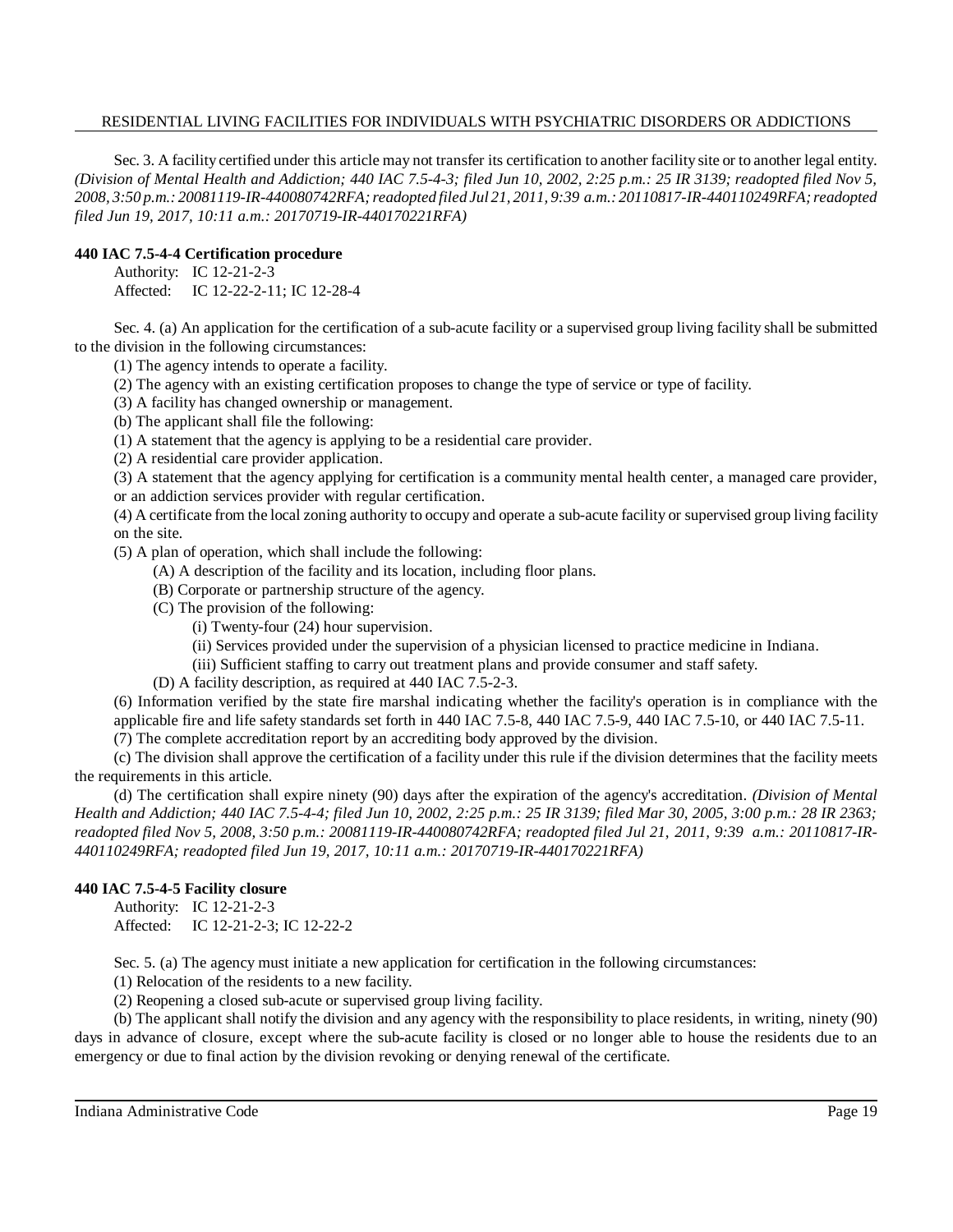(c) When there is an emergency so severe as to render a sub-acute facility or supervised group living facility uninhabitable, evacuation of the residents shall take place immediately and notice shall be given by telephone to any agency responsible for the placement of residents immediately and to the division no later than the first business day following the day of the emergency. *(Division of Mental Health and Addiction; 440 IAC 7.5-4-5; filed Jun 10, 2002, 2:25 p.m.: 25 IR 3139; readopted filed Nov 5, 2008, 3:50 p.m.: 20081119-IR-440080742RFA;readopted filed Jul 21, 2011, 9:39 a.m.: 20110817-IR-440110249RFA; readopted filed Jun 19, 2017, 10:11 a.m.: 20170719-IR-440170221RFA)*

# **440 IAC 7.5-4-6 Revocation of certification**

Authority: IC 12-21-2-3 Affected: IC 12-22-2-11; IC 12-28-4

Sec. 6. (a) The division shall revoke certification issued under this rule if the division's investigation finds any of the following conditions:

(1) Failure to comply with this rule.

(2) A condition that, under the standards for accreditation, would cause the accrediting agency to revoke the accreditation. (3) Conduct or practice in the operations of the facility that is found by the division to be detrimental to the welfare of the residents.

(4) The physical safety of the clients or staff of the agency is compromised by a physical or sanitary condition of the facility. (5) Violation of a federal or state statute, rule, or regulation in the course of the operation of the facility.

(b) When a license is revoked the division shall inform the residents and the general public. *(Division of Mental Health and Addiction; 440 IAC 7.5-4-6; filed Jun 10, 2002, 2:25 p.m.: 25 IR 3140; readopted filed Nov 5, 2008, 3:50 p.m.: 20081119-IR-440080742RFA;readopted filed Jul 21, 2011, 9:39 a.m.: 20110817-IR-440110249RFA; readopted filed Jun 19, 2017, 10:11 a.m.: 20170719-IR-440170221RFA)*

#### **440 IAC 7.5-4-7 Requirements specific to a sub-acute facility**

Authority: IC 12-21-2-3

Affected: IC 12-24-12; IC 12-25; IC 12-28; IC 12-30-3; IC 16-28

Sec. 7. (a) A sub-acute stabilization facility is a facility in which an agency provides twenty-four (24) hour supervised treatment for psychiatric disorders or addictions, or both, that is less restrictive than an inpatient facility and more restrictive than a supervised group living facility.

(b) A sub-acute stabilization facility serves at least four (4) and not more than fifteen (15) individuals.

(c) The director ofthe division maywaive the resident limitationsfor a sub-acute stabilization facilitycertified before January 1, 2003.

- (d) A sub-acute stabilization facility may function as one (1) or both of the following:
- (1) A crisis care or respite care facility:
	- (A) that serves people in need of short term respite care or short term crisis care; and
	- (B) the length of stay shall not exceed forty-five (45) days.
- (2) Rehabilitative facility:
	- (A) that serves people who have a need for treatment of psychiatric disorders or addictions; and
	- $(B)$  the length of stay in a rehabilitative facility shall not exceed one  $(1)$  year. The division director may waive the one (1) year limitation when evidence is presented that a less restrictive setting is inappropriate.
- (e) A sub-acute facility may be:

(1) a house;

(2) a congregate residence; or

(3) an I-3 occupancy as adopted by reference under 675 IAC 13-2.4-1(a).

(Division of Mental Health and Addiction; 440 IAC 7.5-4-7; filed Jun 10, 2002, 2:25 p.m.: 25 IR 3140; filed Mar 30, 2005, 3:00 p.m.: 28 IR 2364; readopted filed Nov 5, 2008, 3:50 p.m.: 20081119-IR-440080742RFA; readopted filed Jul 21, 2011, 9:39 a.m.: *20110817-IR-440110249RFA; readopted filed Jun 19, 2017, 10:11 a.m.: 20170719-IR-440170221RFA)*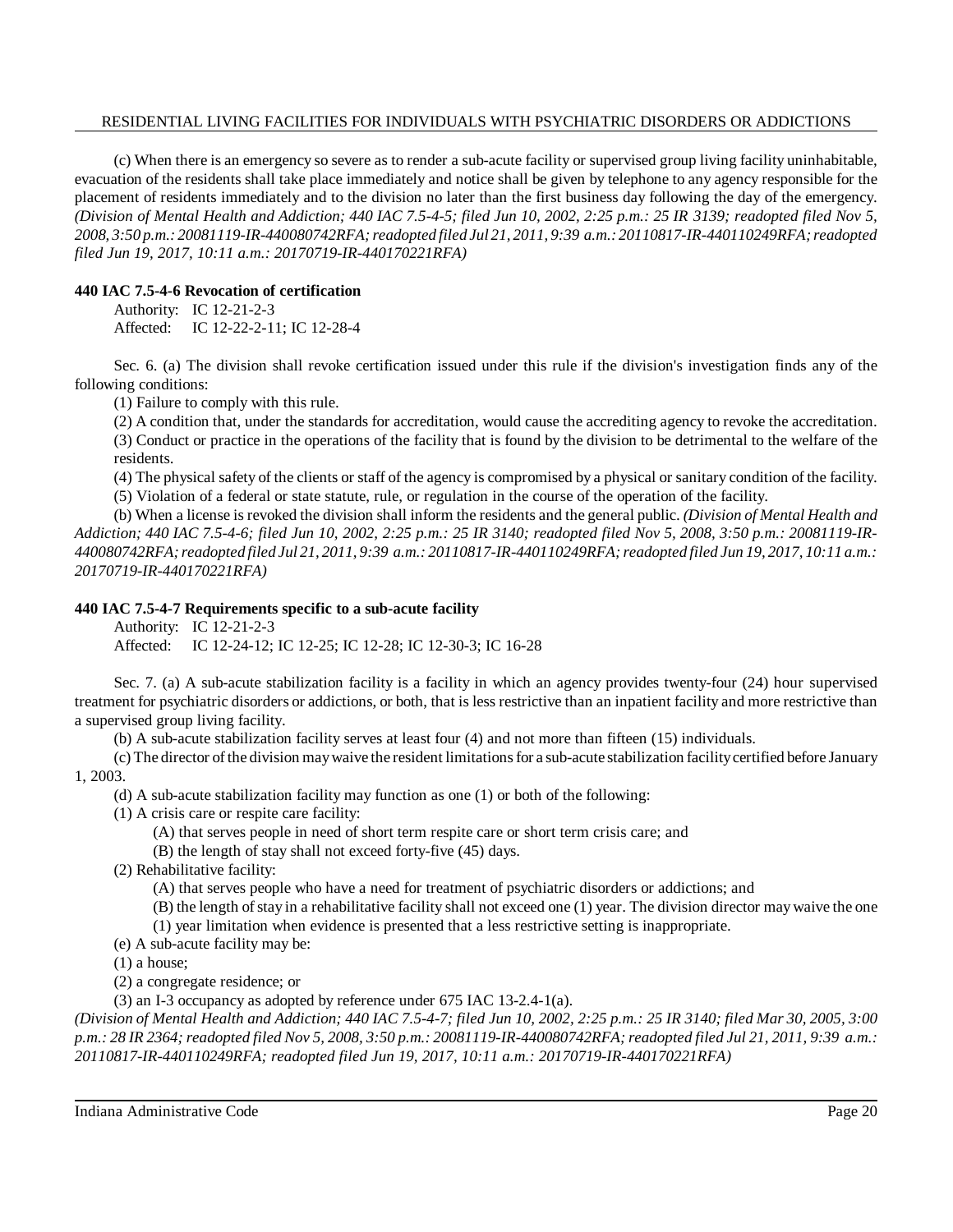#### **440 IAC 7.5-4-8 Requirements specific to a supervised group living facility**

Authority: IC 12-21-2-3 Affected: IC 12-21-2-3

Sec. 8. (a) A supervised group living facility is a residential facility in which an agency provides twenty-four (24) hour supervision for residents with a psychiatric disorder or an addiction, or both.

(b) A supervised group living facility serves up to ten (10) consumers in a single family dwelling and up to fifteen (15) consumers in an apartment or a congregate residence.

(c) No supervised group living facility shall be licensed by the division if it is within one thousand (1,000) feet of another SGL licensed under this article unless the facility was approved by the division prior to October 1, 1984.

(d) The division may waive the one thousand (1,000) foot limitation for particular homes. Such waivers shall conform to the intent of the rule, which isto avoid the creation of nontherapeutic concentrations of residential facilitiesin any given area, and, once given, will remain as long as the facility is licensed as a supervised group living facility.

(e) A supervised group living facility may be an apartment, a house, or a congregate residence.

(f) No supervised group living facility shall be located in or connected to buildings that have any other use or occupancy. (Division of Mental Health and Addiction; 440 IAC 7.5-4-8; filed Jun 10, 2002, 2:25 p.m.: 25 IR 3140; filed Mar 30, 2005, 3:00 p.m.; 28 IR 2364; readopted filed Nov 5, 2008, 3:50 p.m.; 20081119-IR-440080742RFA; readopted filed Jul 21, 2011, 9:39 a.m.; *20110817-IR-440110249RFA; readopted filed Jun 19, 2017, 10:11 a.m.: 20170719-IR-440170221RFA)*

# **Rule 5. Transitional Residential Facilities for Individuals with a Psychiatric Disorder or an Addiction**

# **440 IAC 7.5-5-1 Transitional residential facility**

Authority: IC 12-21-2-3 Affected: IC 12-21-2-3

Sec. 1. (a) A transitional residential facility must meet all of the following requirements:

(1) The facility serves fifteen (15) or fewer persons with a psychiatric disorder or an addiction, or both. The limit of fifteen (15) persons does not include children of the consumers.

(2) The persons served require a time limited supportive residential environment.

(3) The persons' individual treatment plans are overseen by:

(A) a community mental health center;

(B) a certified residential care provider;

(C) a managed care provider; or

(D) an addiction services provider with regular certification.

(b) The division director may waive the limitation of fifteen (15) or fewer persons.

(c) In order for the limitation to be waived, the transitional residential facility must be accredited by an accrediting agency approved by the division and must have been certified prior to January 1, 2003.

(d) Before a waiver is granted, the agency shall have an inspection conducted by the office of the state fire marshal to determine whether the facility's operation is in compliance with the applicable fire and life safety standards set forth in 440 IAC 7.5-8, 440 IAC 7.5-9, or 440 IAC 7.5-10.

(e) If a waiver is granted, the waiver will remain as long as the residence is accredited and operated by the agency.

(f) A transitional residential facility may be an apartment, a house, or a congregate residence.

(g) A transitional residential facility shall have evidence of compliance with local health and safety codes. *(Division of* Mental Health and Addiction; 440 IAC 7.5-5-1; filed Jun 10, 2002, 2:25 p.m.: 25 IR 3140; filed Mar 30, 2005, 3:00 p.m.: 28 IR 2364; readopted filed Nov 5, 2008, 3:50 p.m.: 20081119-IR-440080742RFA; readopted filed Jul 21, 2011, 9:39 a.m.: 20110817-*IR-440110249RFA; readopted filed Jun 19, 2017, 10:11 a.m.: 20170719-IR-440170221RFA)*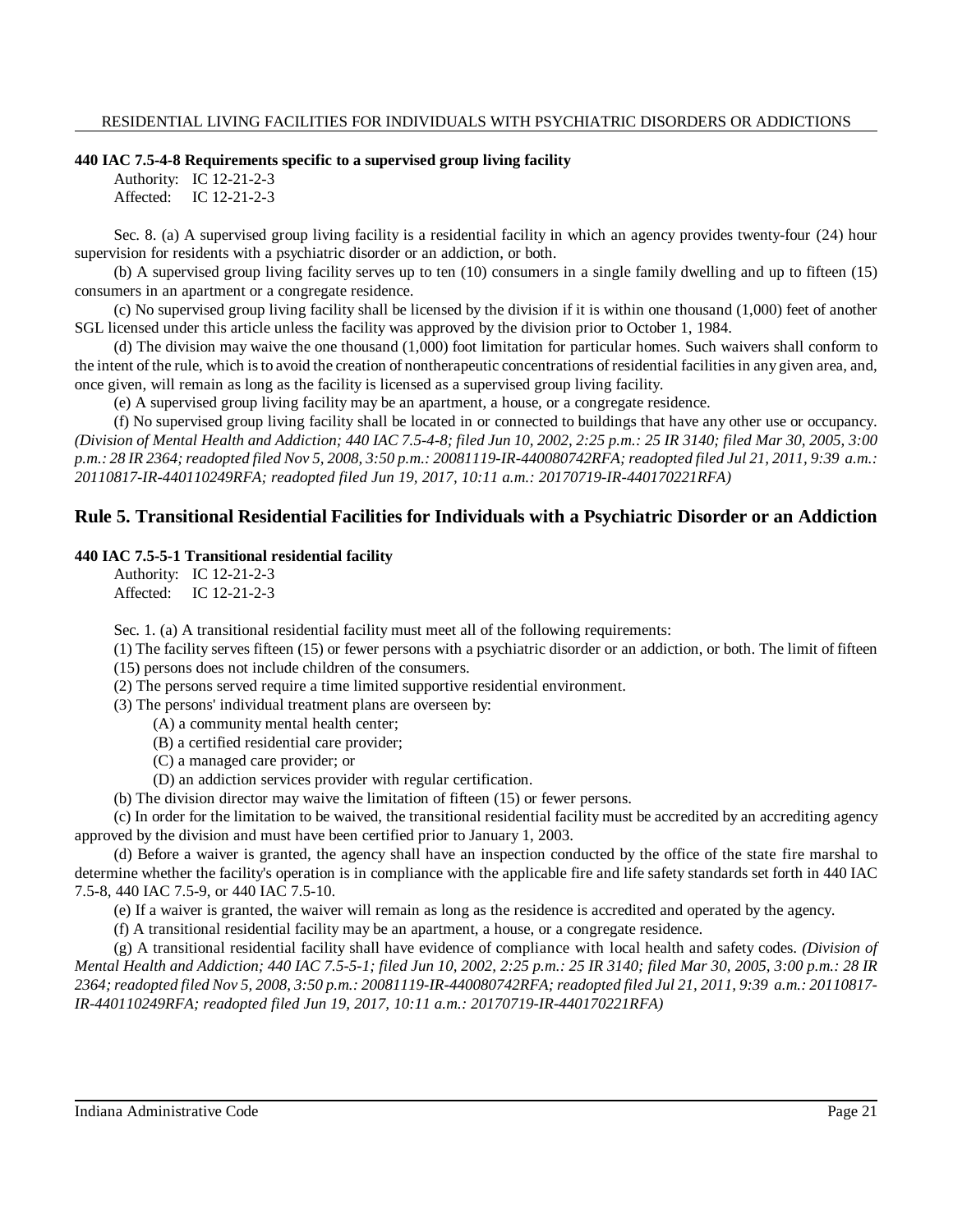#### **440 IAC 7.5-5-2 Administration**

Authority: IC 12-21-2-3 Affected: IC 12-21-2-3

Sec. 2. (a) The transitional residential facility shall be operated by an agency under this rule. The agency is responsible for maintaining the administrative and supervisory structure required to provide and oversee the transitional residential services facility.

(b) Transitional residential programs shall be conducted in residences that are certified by the agency every two (2) years, in accordance with the requirements of this article.

(c) The agency shall establish and follow written certification policies and procedures that are approved by the division.

(d) A copy of the certification form shall be kept by the agency.

(e) The transitional residential facility shall provide activities that assist the individual in maintaining or acquiring skills necessary to live in the community.

(f) Each resident shall be assigned a case manager to provide case management services. *(Division of Mental Health and Addiction; 440 IAC 7.5-5-2; filed Jun 10, 2002, 2:25 p.m.: 25 IR 3141; readopted filed Nov 5, 2008, 3:50 p.m.: 20081119-IR-440080742RFA;readopted filed Jul 21, 2011, 9:39 a.m.: 20110817-IR-440110249RFA; readopted filed Jun 19, 2017, 10:11 a.m.: 20170719-IR-440170221RFA)*

# **Rule 6. Semi-Independent Living Program for Individuals with Psychiatric Disorders or Addictions**

#### **440 IAC 7.5-6-1 Application**

Authority: IC 12-21-2-3 Affected: IC 12-24-12

Sec. 1. (a) This rule applies to the following:

- (1) All managed care providers or community mental health centers that provide semi-independent living facilities.
- (2) Consumers in these facilities who have a psychiatric disorder or an addiction, or both.
- (3) Residents of these facilities.
- (b) A semi-independent living facility shall meet all of the following requirements:
- (1) Each facility has six (6) or fewer consumers.
- (2) The persons served require less than twenty-four (24) hour supervision.
- (3) The persons' individual treatment plans are overseen by:
	- (A) a community mental health center; or
	- (B) a managed care provider.
- (4) At least one (1) of the following applies:
	- (A) A resident living allowance is provided to at least one (1) of the residents.
	- (B) The facility is owned, operated, leased, or managed by the agency or its subcontractor.

(5) There is no maximum length of time an individual can remain in a semi-independent living program. The appropriate length of stay shall be determined with each individual consumer, based on the individual treatment plan.

*(Division of Mental Health and Addiction; 440 IAC 7.5-6-1; filed Jun 10, 2002, 2:25 p.m.: 25 IR 3141; readopted filed Nov 5, 2008, 3:50 p.m.: 20081119-IR-440080742RFA;readopted filed Jul 21, 2011, 9:39 a.m.: 20110817-IR-440110249RFA; readopted filed Jun 19, 2017, 10:11 a.m.: 20170719-IR-440170221RFA)*

# **440 IAC 7.5-6-2 Administration**

Authority: IC 12-21-2-3 Affected: IC 12-24-12

Sec. 2. (a) The semi-independent living facility shall be administered by an agency under contract with the division. The agency is responsible for maintaining the administrative and supervisory structure required to provide and oversee the semi-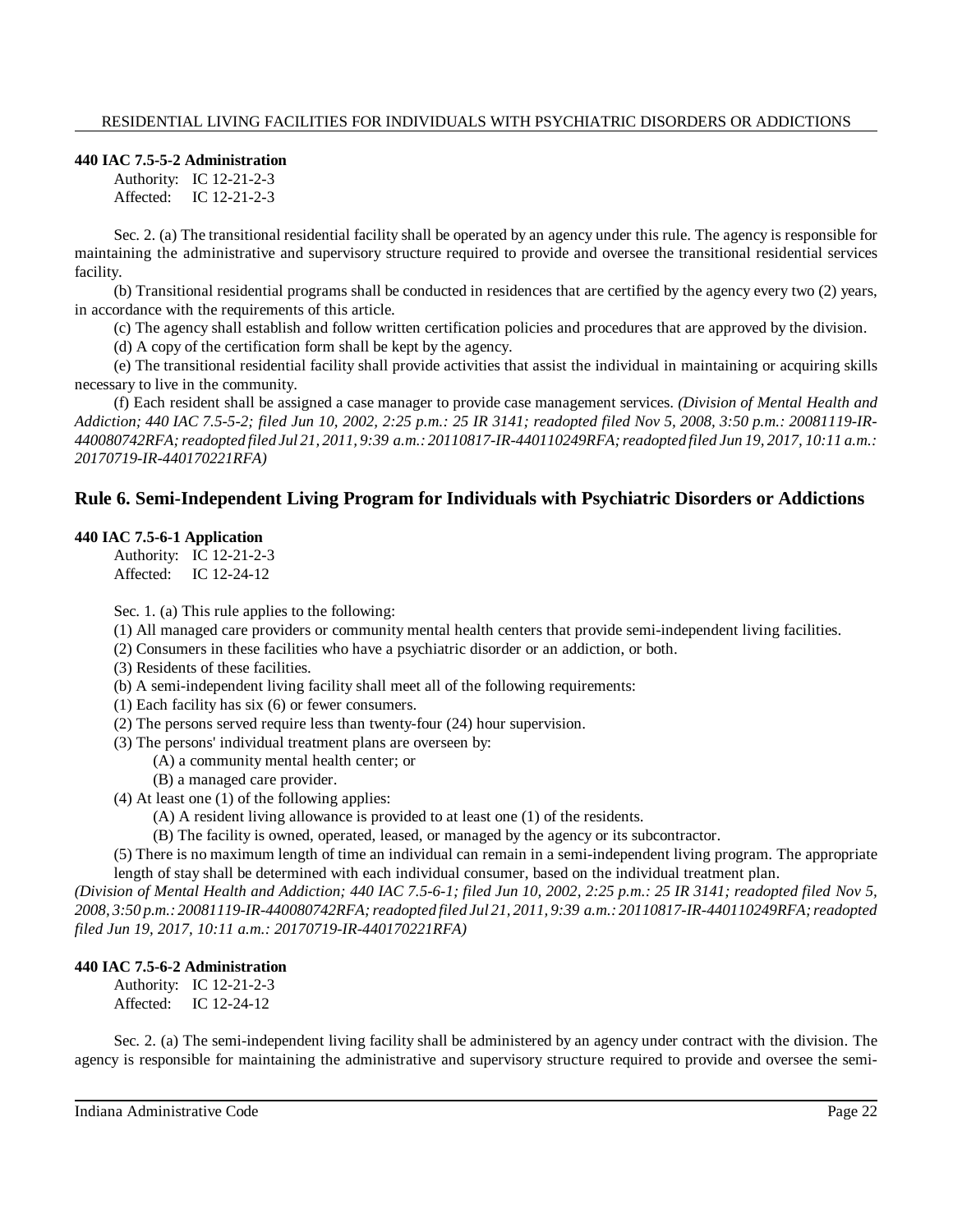independent living facility.

(b) Semi-independent living facilities shall be conducted in residences that are certified every two (2) years by the agency in accordance with the requirements of this article.

(c) The agency shall establish and follow written certification policies and procedures that are approved by the division.

(d) A copy of the certification form shall be kept by the agency.

(e)The semi-independent living facilityshall provide adequate supervision, including, but not limited to, activitiesthat assist the individual in maintaining or acquiring skills necessary to live in the community, including the following:

(1) Personal contacts and activities with the resident.

(2) The required minimum hours of direct contact with a resident shall be one (1) hour weekly. The actual number of hours of supervisory time shall be determined by the individual needs of the resident.

(f) Staff of the agency shall visit each residence in a time frame specified by each resident's individual treatment plan.

(g) Staff and the resident shall determine whether the living environment is conducive to the resident's achievement of optimal development. *(Division of Mental Health and Addiction; 440 IAC 7.5-6-2; filed Jun 10, 2002, 2:25 p.m.: 25 IR 3141; readopted filed Nov 5, 2008, 3:50 p.m.: 20081119-IR-440080742RFA; readopted filed Jul 21, 2011, 9:39 a.m.: 20110817-IR-440110249RFA; readopted filed Jun 19, 2017, 10:11 a.m.: 20170719-IR-440170221RFA)*

#### **440 IAC 7.5-6-3 Environment**

Authority: IC 12-21-2-3 Affected: IC 12-22-2-3

Sec. 3. (a) Residents in semi-independent living facilities shall reside in residences with no more than six (6) persons. The actual capacity of a residence shall be determined after evaluation of the facility in accordance with standards established in this rule. A single building may have up to twenty-five (25) semi-independent living facility residences or up to twenty-five percent (25%) of a building occupied by semi-independent living facility residences, whichever is greater.

(b) A semi-independent living facility may be an apartment or house.

(c) A semi-independent living facility shall comply with local health and safety codes.

(d) The agency shall apply to the division for a waiver, setting forth the justification to allow an individual to reside in a mobile home as a semi-independent living facility.

(e) Mobile homes or manufactured housing constructed after 1984 must meet the standards of the federal Department of Housing and Urban Development "Manufactured Home Construction and Safety Standards".

(f) No mobile home that was manufactured before 1985 may serve as a semi-independent living facility. This requirement may not be waived. (Division of Mental Health and Addiction; 440 IAC 7.5-6-3; filed Jun 10, 2002, 2:25 p.m.: 25 IR 3142; *readopted filed Nov 5, 2008, 3:50 p.m.: 20081119-IR-440080742RFA; readopted filed Jul 21, 2011, 9:39 a.m.: 20110817-IR-440110249RFA; readopted filed Jun 19, 2017, 10:11 a.m.: 20170719-IR-440170221RFA)*

# **Rule 7. Alternative Family for Adults Program for Individuals with Psychiatric Disorders or Addictions**

# **440 IAC 7.5-7-1 Application**

Authority: IC 12-21-2-3 Affected: IC 12-22-2

Sec. 1. (a) This rule applies to all managed care providers and community mental health centers that provide an alternative family for adults program and residents of those programs.

(b) An alternative family for adults program shall meet all of the following requirements:

(1) The program serves six (6) or fewer residents with a psychiatric disorder or addiction living with a householder who is not an immediate relative (spouse, child, parent, grandparent, grandchild, or spouse of those listed).

(2) The householder is certified by the agency to care for the residents in accordance with their individual treatment plans.

(c) A copy of the certificate shall be kept on the premises of the residence, and a copy shall be kept by the agency. *(Division* of Mental Health and Addiction; 440 IAC 7.5-7-1; filed Jun 10, 2002, 2:25 p.m.: 25 IR 3142; readopted filed Nov 5, 2008, 3:50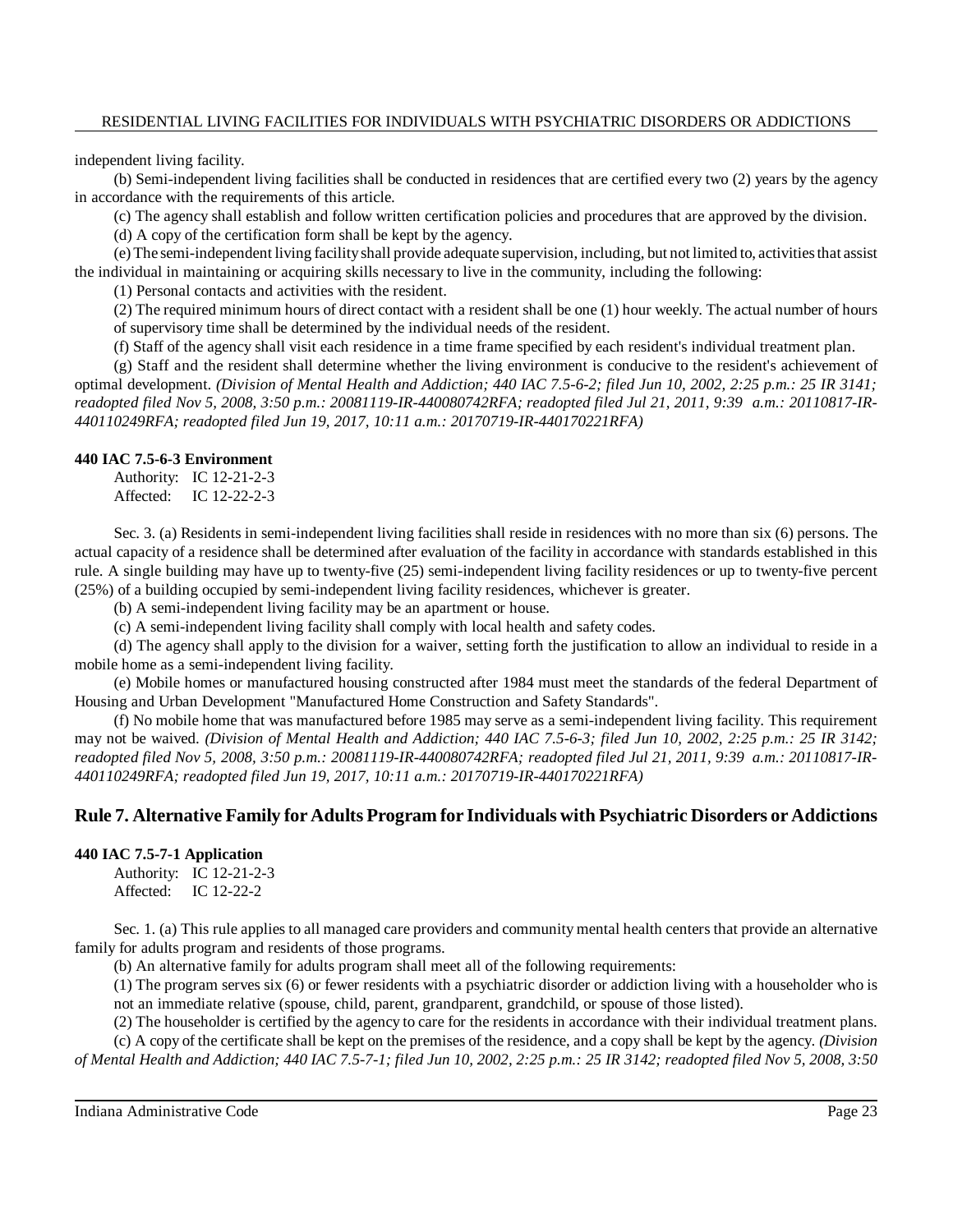*p.m.: 20081119-IR-440080742RFA; readopted filed Jul 21, 2011, 9:39 a.m.: 20110817-IR-440110249RFA; readopted filed Jun 19, 2017, 10:11 a.m.: 20170719-IR-440170221RFA)*

# **440 IAC 7.5-7-2 Administration**

Authority: IC 12-21-2-3 Affected: IC 12-22-2

Sec. 2. (a) The alternative family for adults program shall be administered by a managed care provider or a community mental health center.

(b) The agency shall provide the following supervision:

(1) Staff of the agency shall visit each household at least monthly when residents are present to assure that the living environment is healthy, safe, and supportive.

(2) The required minimum hours of supervision with each alternative family for adults resident and householder shall be two (2) hours monthly, but the actual number of hours of supervisory time shall be determined by the agency, based on the needs of the residents and alternative family householder.

(3) Supervision shall include direct contact with the householder when the residents are not present as well as individual contacts with each resident when the householder is not present.

(4) Supervision shall include other personal contacts and activities with the householder and residentstomaintain the adults in the residence and to assure residents' satisfaction with the program.

(c) The agency shall provide directly or by arrangement with others, a minimum of twelve (12) hours in-service training annually for householders as well as ten (10) hours preservice and on-the-job training for new householders.

(d) The agency shall establish a minimum payment to the householder for each resident.

(e) The agency may choose to exceed that minimum as a difficulty of care payment or as additional payment for meritorious performance. (Division of Mental Health and Addiction; 440 IAC 7.5-7-2; filed Jun 10, 2002, 2:25 p.m.: 25 IR 3142; readopted *filed Nov 5, 2008, 3:50 p.m.: 20081119-IR-440080742RFA; readopted filed Jul 21, 2011, 9:39 a.m.: 20110817-IR-440110249RFA; readopted filed Jun 19, 2017, 10:11 a.m.: 20170719-IR-440170221RFA)*

# **440 IAC 7.5-7-3 Householder**

Authority: IC 12-21-2-3 Affected: IC 12-22-2

Sec. 3. (a) The agency shall certify individuals as alternative family for adults householders for a period of two (2) years. (b) A householder may be recertified by the agency every two (2) years.

(c) An alternative family for adults householder shall meet the following standards:

(1) Be at least twenty-one (21) years of age.

(2) Be a resident of the community and general geographic area for at least six (6) months prior to application.

(3) Demonstrate stable life relationships through employment, relationships in the community, family ties, and in the individual's current roles and responsibilities.

(4) Be financially stable.

(5) Have good communication and interpersonal skills and the ability to empathize with persons with psychiatric disorders.

(6) Be in good health as documented annually by a physician's statement.

(7) Have a valid driver'slicense, a safe driving history according to the agency policy, and complywith Indiana's automobile insurance liability requirements, if the householder is responsible for transporting residents.

(8) Have completed the preservice training program provided by the agency.

(9) In the professional opinion of the agency, be capable and willing to provide a safe and therapeutic environment for the residents.

(d) The agency shall demonstrate that nutritional training has been provided to householders, including the following:

(1) The agency shall have a written nutrition training plan for householders approved by a dietitian.

(2) Staff and householders shall have access to a dietitian to discuss specific resident nutritional issues.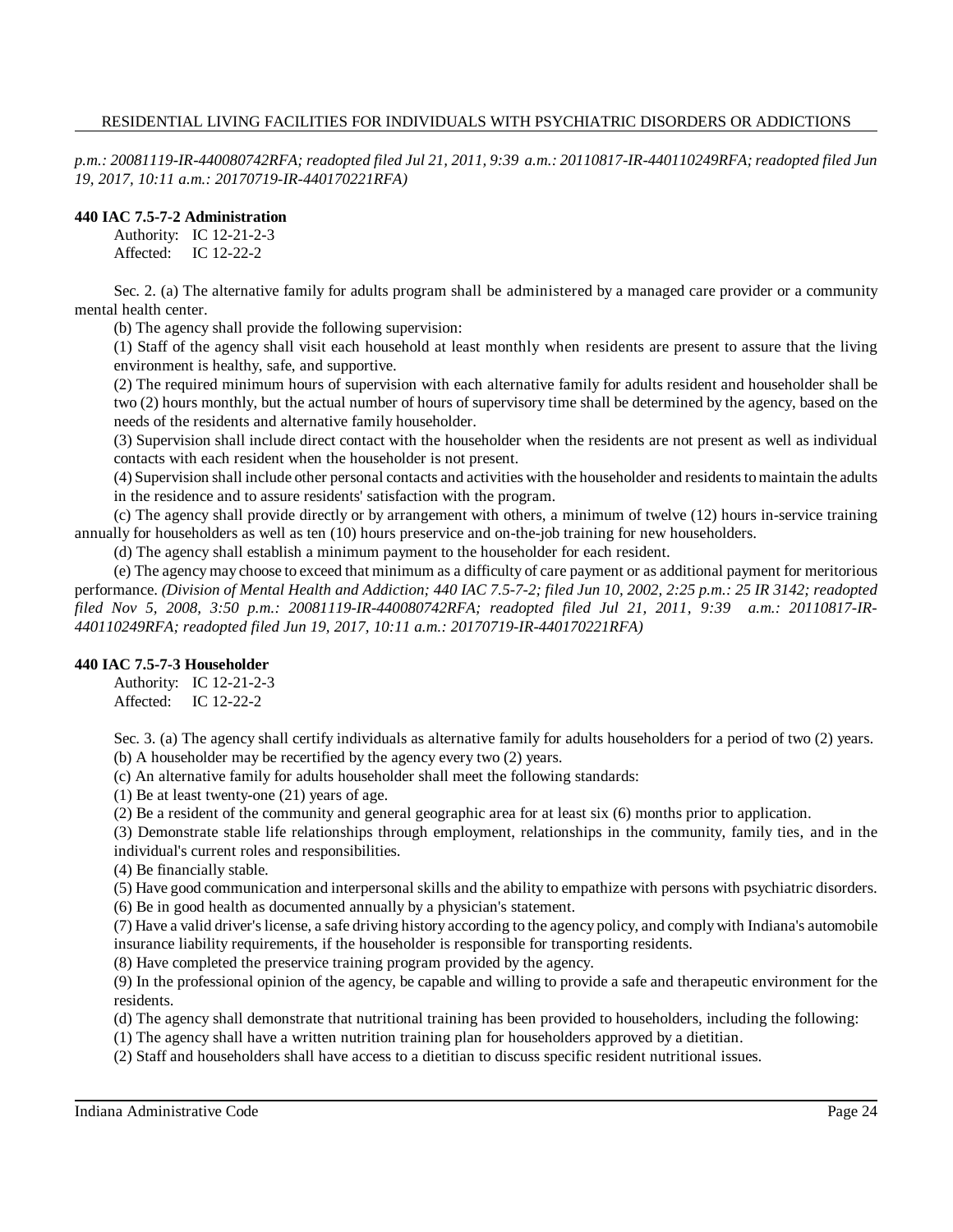(e) The agencyshall verify and consider the criminal history of an applicant who appliesto be an alternative familyfor adults householder. The agency shall use a criminal records check and other methods of verification in the process.

(f) The status of being a certified alternative family for adults householder does not entitle the alternative family to have an adult placed with it. Such placements are at the discretion of the agency.

(g) The alternative family may decline to accept a specific adult solely on the grounds that the alternative family is unable to meet the individual's needs.

(h) The agency shall enter into a written agreement with each alternative family for adults householder covering the terms and conditions of the householder's participation in the alternative family for adults program. The agreement shall cover the following:

(1) Program participation requirements, duties, and responsibilities of the householder in the program.

(2) Householder rights.

(3) Any restrictions on the householder's activities that are necessary conditions of participation in the program.

(i) In the event that the alternative family householder determinesthat it is unable to meet the needs of the individual placed with them, the alternative family householder shall notify the agency, in writing, thirty (30) days before the relocation of the adult. *(Division of Mental Health and Addiction; 440 IAC 7.5-7-3; filed Jun 10, 2002, 2:25 p.m.: 25 IR 3143; readopted filed Nov 5, 2008, 3:50 p.m.: 20081119-IR-440080742RFA;readopted filed Jul 21, 2011, 9:39 a.m.: 20110817-IR-440110249RFA; readopted filed Jun 19, 2017, 10:11 a.m.: 20170719-IR-440170221RFA)*

#### **440 IAC 7.5-7-4 The residence**

Authority: IC 12-21-2-3 Affected: IC 12-22-2

Sec. 4. (a) Alternative family for adults program shall be conducted in the principal place of residence of the alternative family householder and may be in a house or an apartment.

(b) The agency shall apply to the division for a waiver, setting forth the justification to operate an alternative family for adults program in a mobile home.

(c) Mobile homes or manufactured housing constructed after 1984 must meet the standards of the federal Department of Housing and Urban Development "Manufactured Home Construction and Safety Standards".

(d) No alternative family for adults program may be operated in a mobile home that was manufactured before 1985. This requirement may not be waived.

(e) If private pay boarders not related to the householder are residing with the family, the total number of alternative family residents and private pay boarders shall not exceed eight (8) persons.

(f) Any alternative family household with four (4) or more individuals, excluding the immediate family of the householder, shall be inspected by the office of the state fire marshal and must meet the fire and life safety requirements set forth at 440 IAC 7.5-8 or 440 IAC 7.5-9. *(Division of Mental Health and Addiction; 440 IAC 7.5-7-4; filed Jun 10, 2002, 2:25 p.m.: 25 IR 3143; readopted filed Nov 5, 2008, 3:50 p.m.: 20081119-IR-440080742RFA; readopted filed Jul 21, 2011, 9:39 a.m.: 20110817-IR-440110249RFA; readopted filed Jun 19, 2017, 10:11 a.m.: 20170719-IR-440170221RFA)*

# **Rule 8. Fire and Life Safety Standards for Facilities Located in Apartment Buildings for Persons with a Psychiatric Disorder or an Addiction**

# **440 IAC 7.5-8-1 Scope**

Authority: IC 12-21-2-3 Affected: IC 12-22-2

Sec. 1. Facilities located in apartment buildings for persons with a psychiatric disorder or addicted individuals shall achieve a classification of prompt evacuation capability, as defined in this article, and shall comply with:

(1) the Indiana building code under the provisions of 675 IAC 13 in effect at the time of the initial:

(A) application for licensure with the division; or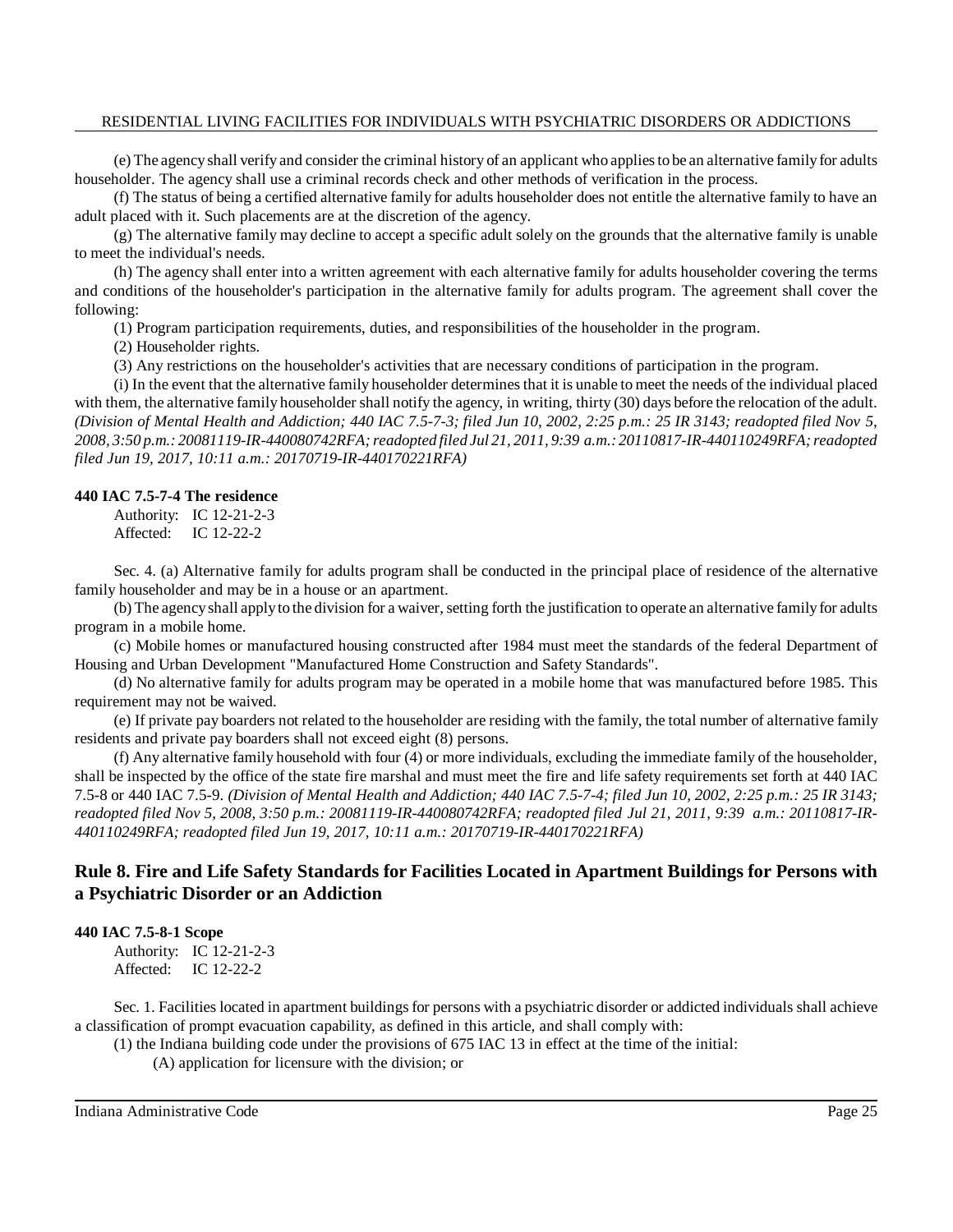(B) certification by the agency;

whichever is later; or

(2) the Indiana building rehabilitation standard, 675 IAC 12-8, for the rehabilitation of older structures.

(Division of Mental Health and Addiction; 440 IAC 7.5-8-1; filed Jun 10, 2002, 2:25 p.m.: 25 IR 3144; filed Mar 30, 2005, 3:00 *p.m.: 28 IR 2365; readopted filed Jul 21, 2011, 9:39 a.m.: 20110817-IR-440110249RFA; readopted filed Jun 19, 2017, 10:11 a.m.: 20170719-IR-440170221RFA)*

#### **440 IAC 7.5-8-2 Application**

Authority: IC 12-21-2-3 Affected: IC 12-22-2

Sec. 2. (a) The agency shall determine the level of evacuation capabilities of the residents as a group by the procedures described in Appendix F of the National Fire Protection Association (NFPA) 101, Life Safety Code, 2000 Edition.

(b) On the basis of the evaluation under subsection (a), a facility shall be classified as one (1) of the following:

(1) Prompt.

(2) Slow.

(3) Impractical.

(Division of Mental Health and Addiction; 440 IAC 7.5-8-2; filed Jun 10, 2002, 2:25 p.m.: 25 IR 3144; filed Mar 30, 2005, 3:00 *p.m.: 28 IR 2365; readopted filed Jul 21, 2011, 9:39 a.m.: 20110817-IR-440110249RFA; readopted filed Jun 19, 2017, 10:11 a.m.: 20170719-IR-440170221RFA)*

#### **440 IAC 7.5-8-3 Adoption by reference**

Authority: IC 12-21-2-3 Affected: IC 12-22-2

Sec. 3. (a) The document titled the NFPA 101, Appendix F of the Life Safety Code, 2000 Edition, published by the National Fire Protection Association, Batterymarch Park, Quincy, Massachusetts 02269, and as listed in this article, is hereby adopted by reference, subject to the listed amendments, and made part of this article as if fully set out herein.

(b) Within the standards adopted under subsection (a), "authority having jurisdiction" means the division.

(c) Publications referenced within the document adopted in subsection (a), unless specifically adopted by reference in this article, are deemed to be accepted practice and supplementary to this document. *(Division of Mental Health and Addiction; 440* IAC 7.5-8-3; filed Jun 10, 2002, 2:25 p.m.: 25 IR 3144; filed Mar 30, 2005, 3:00 p.m.: 28 IR 2365; readopted filed Jul 21, 2011, *9:39 a.m.: 20110817-IR-440110249RFA; readopted filed Jun 19, 2017, 10:11 a.m.: 20170719-IR-440170221RFA)*

# **Rule 9. Fire and Life Safety StandardsforOne andTwo Family Dwellingsfor Persons with a Psychiatric Disorder or an Addiction**

# **440 IAC 7.5-9-1 Scope**

Authority: IC 12-21-2-3 Affected: IC 12-22-2

Sec. 1. (a) All one (1) and two (2) family dwellings licensed under 431 IAC 2.1 prior to January 18, 1996, shall:

(1) achieve a classification of prompt evacuation capability, as defined in 440 IAC 7.5-1, for one (1) and two (2) family dwellings for persons with a psychiatric disorder or addicted individuals; and

(2) comply with the Indiana one (1) and two (2) family dwelling code under the rules of the fire prevention and building safety commission or its predecessors.

(b) All one (1) and two (2) family dwellings licensed under 431 IAC 2.1, which was repealed in 2002, or under 440 IAC 7.5 after January 18, 1996, shall:

(1) achieve a classification of prompt evacuation capability, as defined in 440 IAC 7.5-1, for community residential facilities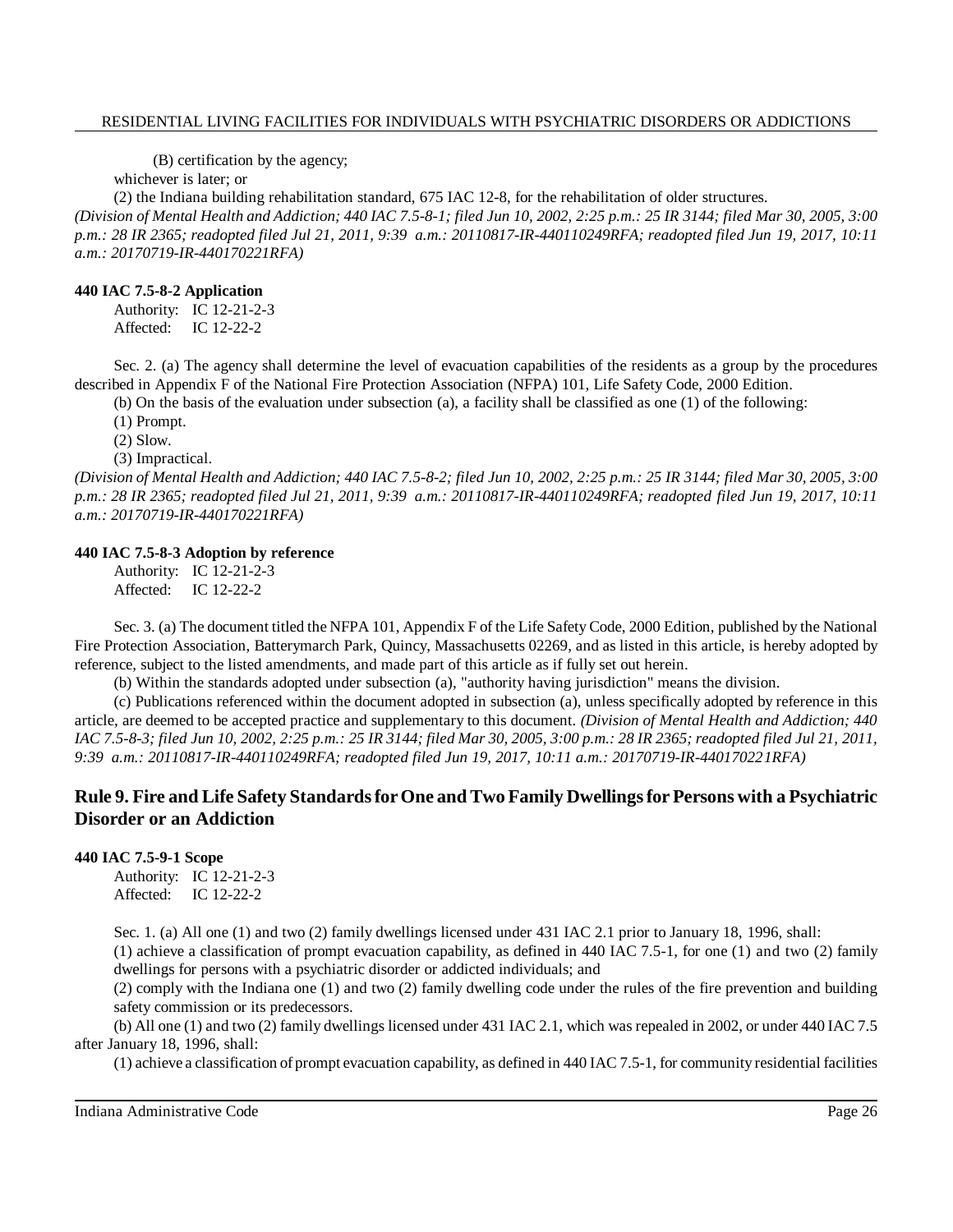for persons with a psychiatric disorder or addicted individuals; and (2) comply with:

(A) the Indiana one (1) and two (2) family dwelling code under the provisions of 675 IAC 14, which is in effect at the time of the initial:

(i) application for licensure with the division; or

(ii) certification by the agency;

whichever is later; or

(B) the Indiana building rehabilitation standard, 675 IAC 12-8, for the rehabilitation of older structures.

(Division of Mental Health and Addiction; 440 IAC 7.5-9-1; filed Jun 10, 2002, 2:25 p.m.: 25 IR 3144; filed Mar 30, 2005, 3:00 *p.m.: 28 IR 2365; readopted filed Jul 21, 2011, 9:39 a.m.: 20110817-IR-440110249RFA; readopted filed Jun 19, 2017, 10:11 a.m.: 20170719-IR-440170221RFA)*

#### **440 IAC 7.5-9-2 Application**

Authority: IC 12-21-2-3 Affected: IC 12-22-2

Sec. 2. (a) The agency shall determine the level of evacuation capabilities of the residents as a group by the procedures described in Appendix F of the National Fire Protection Association (NFPA) 101, Life Safety Code, 2000 Edition.

(b) On the basis of the evaluation under subsection (a), a facility shall be classified as one (1) of the following:

(1) Prompt.

(2) Slow.

(3) Impractical.

(Division of Mental Health and Addiction; 440 IAC 7.5-9-2; filed Jun 10, 2002, 2:25 p.m.: 25 IR 3145; filed Mar 30, 2005, 3:00 *p.m.: 28 IR 2366; readopted filed Jul 21, 2011, 9:39 a.m.: 20110817-IR-440110249RFA; readopted filed Jun 19, 2017, 10:11 a.m.: 20170719-IR-440170221RFA)*

# **440 IAC 7.5-9-3 Adoption by reference**

Authority: IC 12-21-2-3 Affected: IC 12-22-2

Sec. 3. (a) The document titled the NFPA 101, Appendix F of the Life Safety Code, 2000 Edition, published by the National Fire Protection Association, Batterymarch Park, Quincy, Massachusetts 02269, and as listed in this article, is hereby adopted by reference, subject to the listed amendments, and made part of this article as if fully set out herein.

(b) Within the standards adopted under subsection (a), "authority having jurisdiction" means the division.

(c) Publications referenced within the document adopted in subsection (a), unless specifically adopted by reference in this article, are deemed to be accepted practice and supplementary to the document. *(Division of Mental Health and Addiction; 440* IAC 7.5-9-3; filed Jun 10, 2002, 2:25 p.m.: 25 IR 3145; filed Mar 30, 2005, 3:00 p.m.: 28 IR 2366; readopted filed Jul 21, 2011, *9:39 a.m.: 20110817-IR-440110249RFA; readopted filed Jun 19, 2017, 10:11 a.m.: 20170719-IR-440170221RFA)*

# **Rule 10. Fire and Life Safety Standards for Congregate Residences for Persons with a Psychiatric Disorder or an Addiction**

# **440 IAC 7.5-10-1 Scope**

Authority: IC 12-21-2-3 Affected: IC 12-22-2

Sec. 1. (a) Congregate residences that are certified as sub-acute facilities may be located in or connected to buildings that have another use or occupancy.

(b) All congregate residences shall achieve a classification of prompt evacuation capability, as defined in this article, and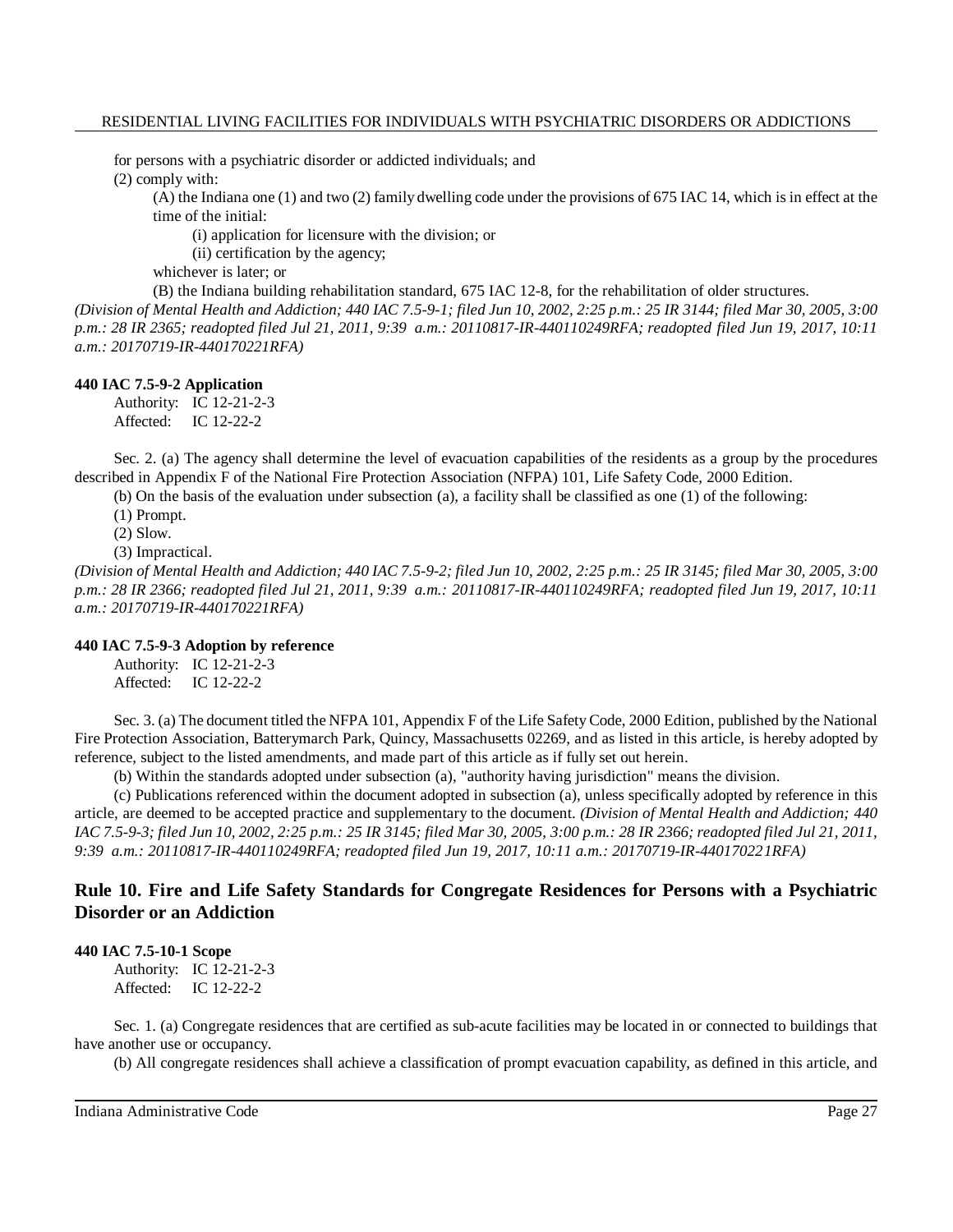shall comply with the:

(1) rules of the fire prevention and building safety commission that apply to a congregate residence under the provisions of 675 IAC 13 that are in effect at the time of the initial:

(A) application for licensure with the division; or

(B) certification by the agency;

whichever is later; or

(2) Indiana building rehabilitation standard, 675 IAC 12-8, for the rehabilitation of older structures.

(Division of Mental Health and Addiction; 440 IAC 7.5-10-1; filed Jun 10, 2002, 2:25 p.m.: 25 IR 3145; filed Mar 30, 2005, 3:00 *p.m.: 28 IR 2366; readopted filed Jul 21, 2011, 9:39 a.m.: 20110817-IR-440110249RFA; readopted filed Jun 19, 2017, 10:11 a.m.: 20170719-IR-440170221RFA)*

#### **440 IAC 7.5-10-2 Application**

Authority: IC 12-21-2-3 Affected: IC 12-22-2

Sec. 2. (a) The agency shall determine the level of evacuation capabilities of the residents as a group by the procedures described in Appendix F of the National Fire Protection Association (NFPA) 101, Life Safety Code, 2000 Edition.

(b) On the basis of the evaluation under subsection (a), a facility shall be classified as one (1) of the following:

(1) Prompt.

(2) Slow.

(3) Impractical.

(Division of Mental Health and Addiction; 440 IAC 7.5-10-2; filed Jun 10, 2002, 2:25 p.m.: 25 IR 3145; filed Mar 30, 2005, 3:00 *p.m.: 28 IR 2366; readopted filed Jul 21, 2011, 9:39 a.m.: 20110817-IR-440110249RFA; readopted filed Jun 19, 2017, 10:11 a.m.: 20170719-IR-440170221RFA)*

# **440 IAC 7.5-10-3 Adoption by reference**

Authority: IC 12-21-2-3 Affected: IC 12-22-2

Sec. 3. (a) The document titled the NFPA 101, Appendix F of the Life SafetyCode, 2000 Edition, published by the National Fire Protection Association, Batterymarch Park, Quincy, Massachusetts 02269, and as listed in this article, is hereby adopted by reference, subject to the listed amendments, and made part of this article as if fully set out herein.

(b) Within the standards adopted under subsection (a), "authority having jurisdiction" means the division.

(c) Publications referenced within the document adopted in subsection (a), unless specifically adopted by reference in this article, are deemed to be accepted practice and supplementary to the document. *(Division of Mental Health and Addiction; 440* IAC 7.5-10-3; filed Mar 30, 2005, 3:00 p.m.: 28 IR 2367; readopted filed Jul 21, 2011, 9:39 a.m.: 20110817-IR-440110249RFA; *readopted filed Jun 19, 2017, 10:11 a.m.: 20170719-IR-440170221RFA)*

**Rule 11. Fire and Life Safety Standards for Secure or Locked Sub-Acute Facilities for Persons with a Psychiatric Disorder or an Addiction That Meet the Fire Prevention and Building Safety Commission Requirements for an I-3 Occupancy**

#### **440 IAC 7.5-11-1 Scope**

Authority: IC 12-21-2-3 Affected: IC 12-22-2

Sec. 1. (a) A secure or locked sub-acute facility shall comply with the rules of the fire prevention and building safety commission that apply to an I-3 occupancy under the provisions of 675 IAC 13 that are in effect on the date the plans and specifications were filed with the office of the state building commissioner and may as follows: